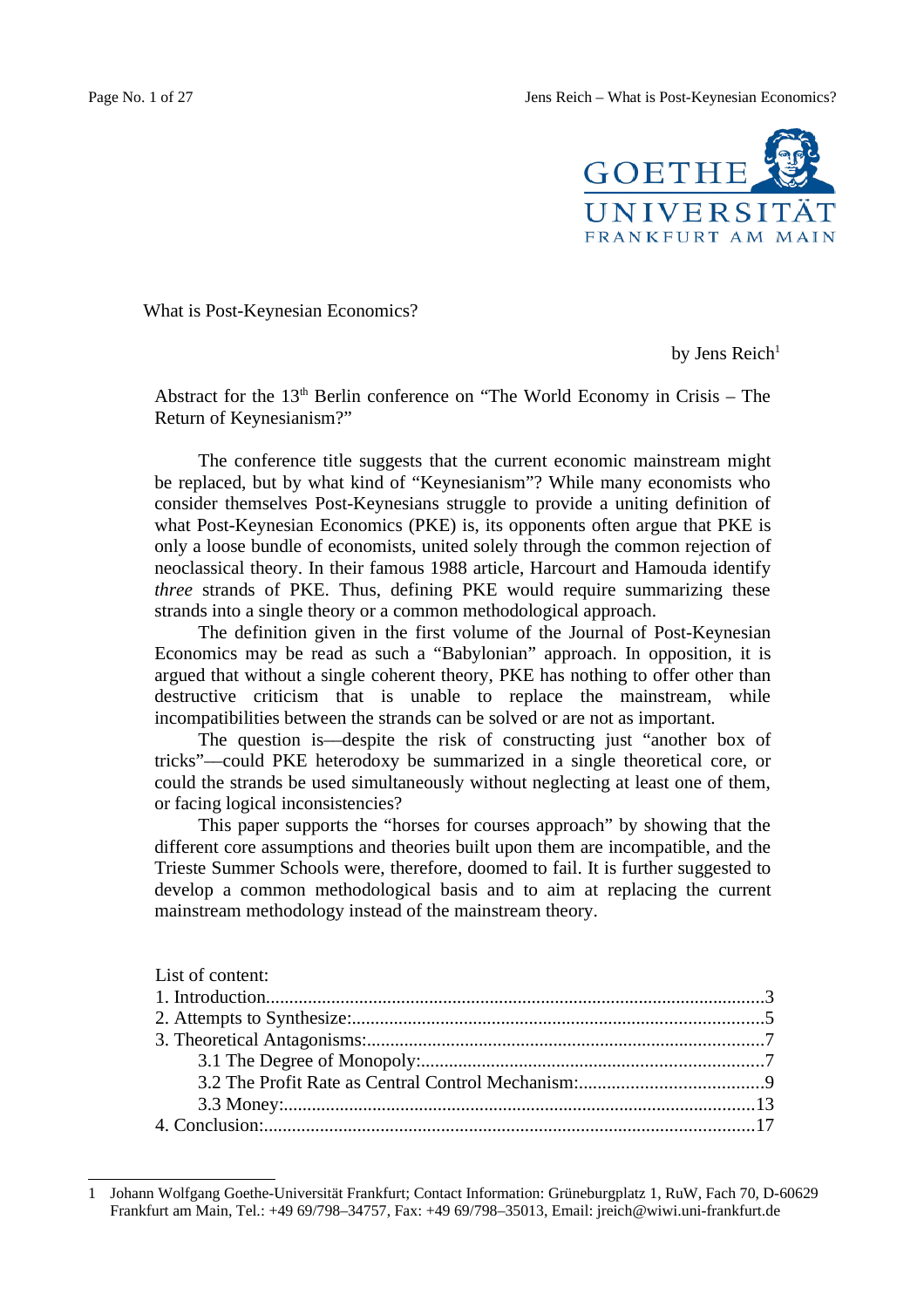### *1. Introduction*

The term Keynesianism is used in a dazzling variation. There are New-, Neo-, Old-, and Post-Keynesians, while Milton Freedman declared that "we are all Keynesians now" (see for example Patinkin [1948], Coddington [1976], or – with slight variations – Bharadwaj [1983]). The subtitle of this conference is "the return of Keynesianism", but the question is: what type of Keynesianism is meant here, and where is it supposed to return from?

Keynesianism was – since Keynes – present in the mainstream literature by works of John Hicks, Franco Modigliani, and Paul Samuelson. More recently Keynesian thoughts have been found in the New Classical macroeconomic literature. Thus, if Keynesianism is supposed to return, "offmainstream" Keynesianism is meant. "Off-mainstream" Keynesianism refers to Keynes interpretations which differ from the interpretation of the mainstream. Looking at these interpretations is worth it not only because of the Financial Crisis, but also because we know, as has been shown by the works of Robert Clower [1966] and Axel Leijonhufvud [1968], that Keynes own thought differs in different respects to the "bastard Keynesian" interpretations. The predominant "off-mainstream" group in Macroeconomics is  $-$  after a long time of changing names  $-$  mostly referred to as Post-Keynesian Economics (PKE).

The conference subtitle can thus be interpreted as the Question: "can Post-Keynesian Economics become the new paradigm of Macroeconomics? But here again the question is, what is Post-Keynesian Economics?

In the first Volume of the Journal of Post-Keynesian Economics, Weintraub and Davidson state, that the "JPKE will be guided by Keynes' remarks in a letter to Sir Roy Harrod [...]: 'Economics is a science of thinking in terms of models joined to the art of choosing models which are relevant to the contemporary world.' [...] The term 'post Keynesian' will thus be broadly interpreted, spotlighting new problems and revealing new theoretical perspectives" (Davidson and Weintraub [1978, pp. 6 ff.]). As open as this definition appears, the more reluctant Davidson, for example, seems to be in accepting any model or idea as Post-Keynesian. In his "History of Post-Keynesian Economics," King [2002] provides a different definition which includes "all those who call themselves Post Keynesians" (p. 5) where he adds major figures that "never adopted the Post Keynesian title" (p. 5). Other have been more precise. In their 1988 paper Harcourt and Hamouda identify three different strands of PKE. These strands are usually traced back to John Maynard Keynes, Michal Kalecki, and Piero Sraffa. Other definitions, like Lavoie's [1992] who separates Kaldorians and includes Institutionalist, are wider.

In this paper I will stick to Harcourt and Hamouda. The three strands of PKE which have been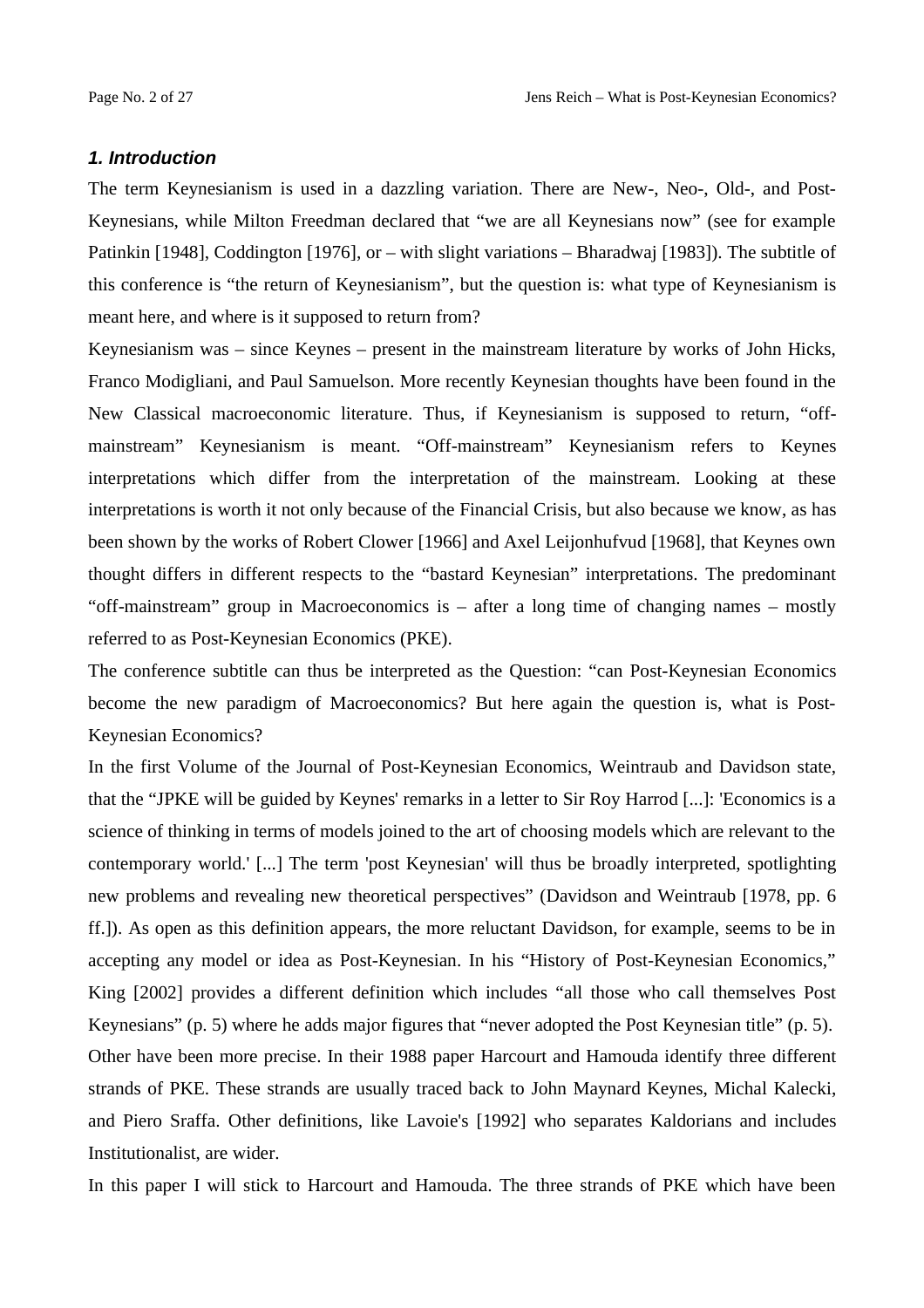distinguished will be called *Financial-Keynesians*, *Cambridge-Keynesians* and *Neo-Ricardians*. This definition suffices best for the need of this paper, as will be explained in the end of this section.

*Financial Keynesianism* is rooted in Keynes' work, as well as others, focusing on time, uncertainty, and expectations, for the most part sticking to a Marshallian short-period,<sup>[2](#page-2-0)</sup> and regarding capitalism as a financial capitalism. The classical dichotomy is rejected for the short and the long run, and an uncertain future makes optimal investment plans impossible. Instead, entrepreneurs have to rely more on their "animal spirits" the further the time horizon of an investment project reaches into the future. This uncertainty prevents the economy from achieving an equilibrium position or anything close to that (Minsky [1990b, pp. 364 ff.], King [1995, pp. 20 ff.], Marchionatti [1999, p. 417], Davidson [2002, pp. 11 ff.], Davidson [2004, pp. 246 ff.] and Schefold [1995]). Money is central to this analysis, because besides its functions as numerairé and medium of exchange, it is also a store of value and, therefore, possesses the "capability of acting as a vehicle for moving generalized [...] purchasing power into the indefinite future. Money is a one-way (present to future) time vehicle or time machine for store of value purposes" (Davidson [2002, p. 75]). This strand has been further developed by people like Sidney Weintraub, George Shackle, Hyman Minsky, Paul Davidson or Victoria Chick.

The *Cambridge-Keynesians* clearly root in Keynes as well, but while Keynes stuck to the short period, the "Cambridge Circus" including Joan and Austin Robinson, Richard Kahn, and James Meade, as well as Nicholas Kaldor, Michal Kalecki, and Lorie Tarshis tried to develop a theory that connects the short and the long period, stating that (as Kalecki [1971, p. 165] framed it): "the long run trend is nothing but a slowly changing component of a chain of short period situations; it has no independent entity." Thereupon based, the focus is on an interconnected (or anti-partial), imperfect competition growth, distribution and price theory, rejecting marginal productivity theory and Keynes Marshallian foundation, replacing it by introducing classical or Marxian elements (Eichner and Kregel [1975], Kalecki [1971, p. 165], King [2002, pp. 18 ff.], Harcourt and Hamouda [1988, pp. 12 ff.], Tarshis [1980] and for an overview of the manifold contributions of Joan Robinson see Marcuzzo [1996]).

The *Neo-Ricardians* are in Keynes tradition as well, at least because Piero Sraffa was one of his students, contributing with devastating critiques of neoclassical theory. However, the Neo-Ricardian theory is much more rooted in the classical tradition of David Ricardo, or Sraffa's interpretation of Ricardo then in Keynes (Schefold [1989, p. 282]). It focuses on a capital and a perfect competition long run price theory. Taking the capital critique seriously, commodities are

<span id="page-2-0"></span><sup>2</sup> The marshallian roots can be seen most clearly by sticking to marshallian (not walrasian) supply and demand curves.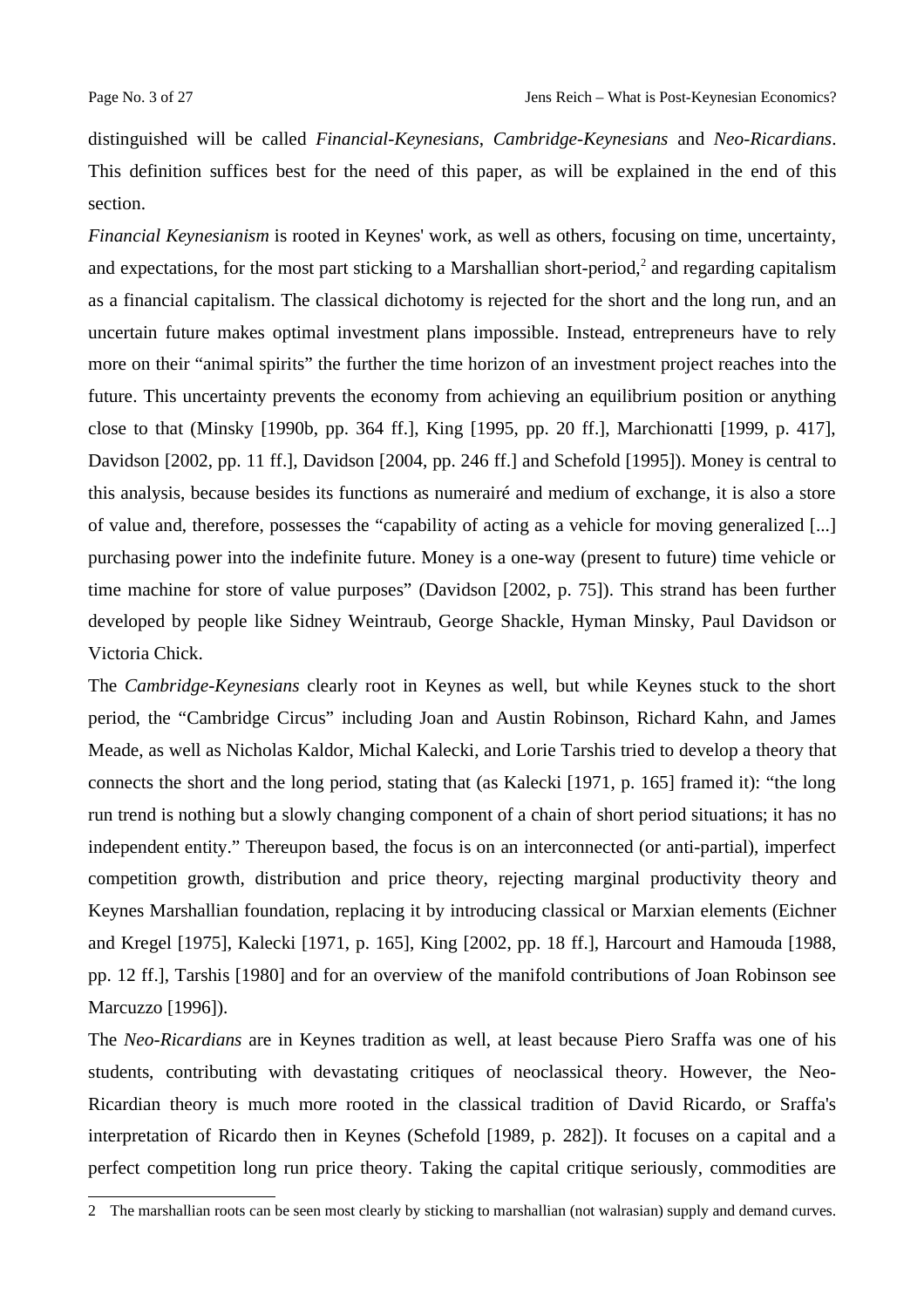produced by means of commodities. The foundations were laid out in Sraffa [1951] and Sraffa [1960] and further developed by Krishna Bharadwaj, John Eatwell, Pierangelo Garegnani, Heinz Kurz, Luigi Pasinetti, Alessandro Roncaglia or Bertram Schefold<sup>[3](#page-3-0)</sup> (Dutt and Amadeo [1990], Garegnani [1989], Hahn [1982, p. 353], Kurz [1985], Kurz and Salvadori [1995], Roncaglia [1978] and Schefold [1997]).

General overviews of PKE considering the three strands identified above are given by Harcourt and Hamouda [1988], Harcourt [2006], King [2002] and Rima [2002].

Splitting PKE into three strands has one thing in common with all definitions of PKE. It highlights the heterodoxy of PKE. The question: "what is Post-Keynesian Economics?" has, thus, not been given so far, and is judged quite differently by different authors.

Regarding the variety and the nebulous definitions mainstream economists see Post-Keynesians as a loose bundle of economists united only by their common rejection of neoclassical theory (King [2002, p. 203]). Post-Keynesians differ in their answer. Some regard PKE as a "broad church" (employing Kings term) of differently rooted theories. The main differences among them is, that some believe in the possibility to melt or synthesize the strands into a single coherent theory, while others proclaim that constructing a synthesis is not possible or desirable at all, being afraid of forming "just another box of tricks" as Joan Robinson put it. Others avoid heterodoxy by reducing the definition of PKE to their own strand, classifying the other strands as a different school of thought, or neglecting their importance.

A common name makes – from the authors point of view – no sense if "the church is to broad." Thus if the judgement of the mainstream economist or King's definition is the best we can provide, why should we not use different names for different theories? Theories off the mainstream do not have to labelled as Post-Keynesian. To reduce the definition of PKE to make it fit only one strand – as some authors have done it – would be a solution to this. The other answers given in the last paragraph – again from the authors point of view – seem more promising. These answers are – as mentioned above – differing in respect to the commonality between the strands. Some argue that PKE is united by methodology, the other group can identify a single coherent theory.

This paper developed out of the effort to find a single coherent theory. The reasons for such a synthesis are summarized in the next section. The differences between the strands are shown in section three. By identifying the mutual critiques of the different price theories and relating them – individually – to the core assumptions of the criticising strand it can be shown that the criticisms are not only motivated by personal hostility or the overestimation of one's own capabilities but by the

<span id="page-3-0"></span><sup>3</sup> Furthermore different Italian economist such as Ciccone, Committeri, Panico, Pivetti and Vianello also conducted research within this approach.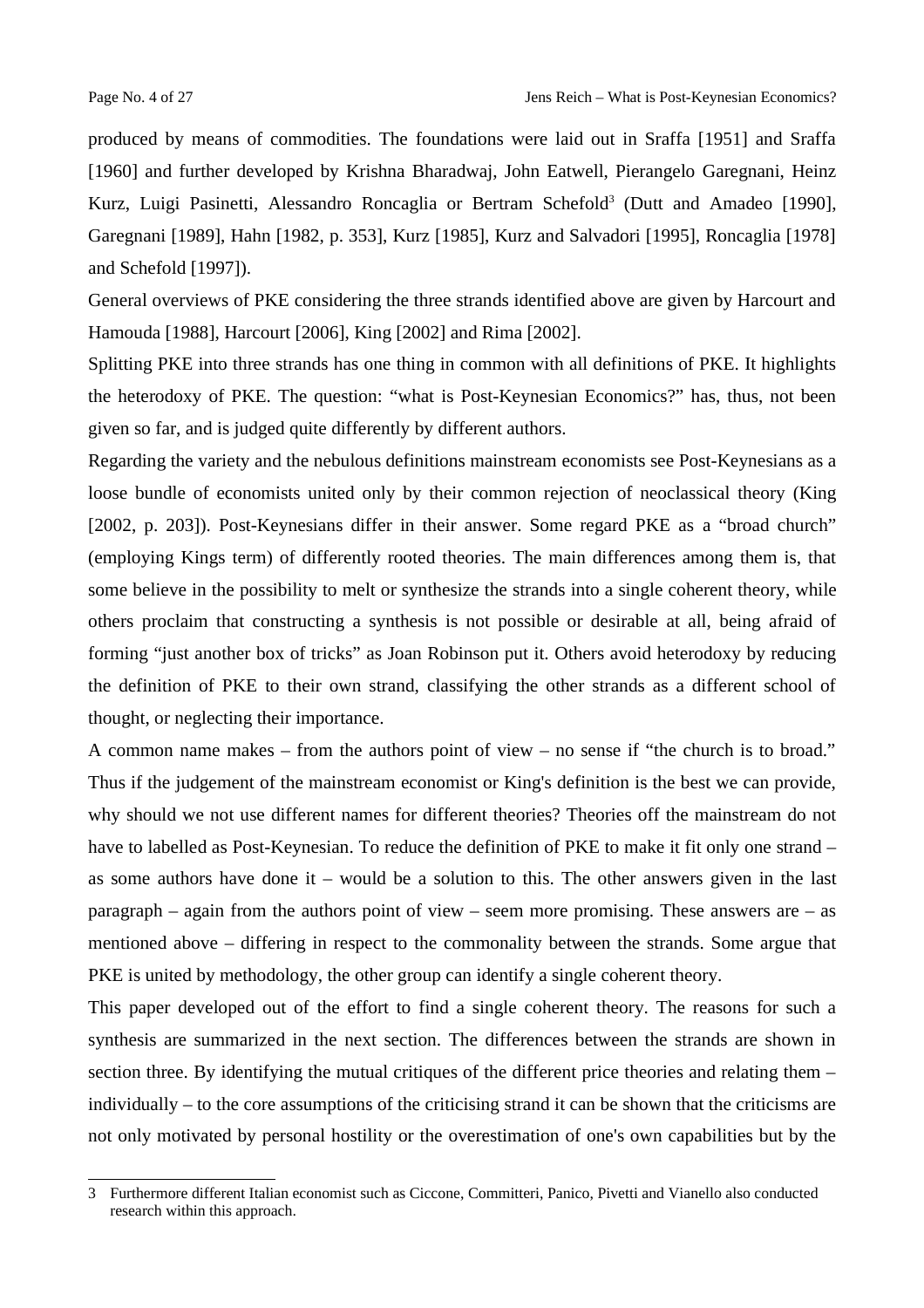own core assumptions. The results of this analysis will be summarized in section four.

After having specified the aim and the method of this paper it is quite easy to justify choosing Harcourt and Hamouda's definition. It is the only one where it is easy to relate a unique price theory to every strand defined.

# *2. Attempts to Synthesize:*

"It is more important for an economic theory to be relevant for an understanding of economies than for it to be true to the thought of Keynes, Sraffa, Ricardo or Marx" (Minsky [1990b, p. 362]).

We shall first endeavour the reasons put forward in favour of a synthesis. Some try to merge the different strands into a single theory aiming at a replacement of the current mainstream, others focus more on combining the strengths and eliminate the weaknesses of the different strands. Financial-Keynesians – for example – do not have a theory of production but an elaborated theory of money, while Neo-Ricardians – providing a full theory of production – usually do not incorporate money in their analyses. Arguments in favour of such a synthesis are usually based on the commonalities found among the different strands, which have been highlighted by many (see for example Dutt and Amadeo [1990, pp. 152 ff.], Palley [1996, pp. 12 ff.], Roncaglia [1995, p. 120] or Thirwall [1997, pp. 9 f.]).

The commonalities referred to are manifold. It is argued that all strands incorporate effective demand and the rejection of Say's law. Thus, the level of aggregate employment is determined in the product market by effective demand, not in the labour market. Unemployment is not all voluntary resulting from a refusal of workers to accept cuts in their real wages, one of the reasons being that it is not possible to determine a specific real wage by nominal wage bargains. Saving does not lead to an equivalent amount of investment via changes of the interest rate because – with the existence of money in a world of an uncertain future – investment depends on animal spirits and the interest rate on liquidity preference. Therefore, a barter economy works fundamentally different from a monetary economy, or in other words, money is not neutral. Finally – without full employment and a constant velocity of circulation there is no direct relation between the quantity of money and the price level. Inflation can be cost pushed or demand let.

The conclusions drawn from these commonalities differ among authors. Palley [1996, p. 216] concludes that: "Post Keynesian macroeconomics represents a distinctive body of thought that rests on reasoned and logically consistent foundations." Dutt and Amadeos [1990, p. 58] – inspired by their Cambridge-Keynesian roots – proclaim, that all Post-Keynesians could be summarized by referring to them as "imperfectionists." Roncaglia [1995, p. 120] states that despite of all differences a common theory is possible, because "the Marshallian microfoundations on which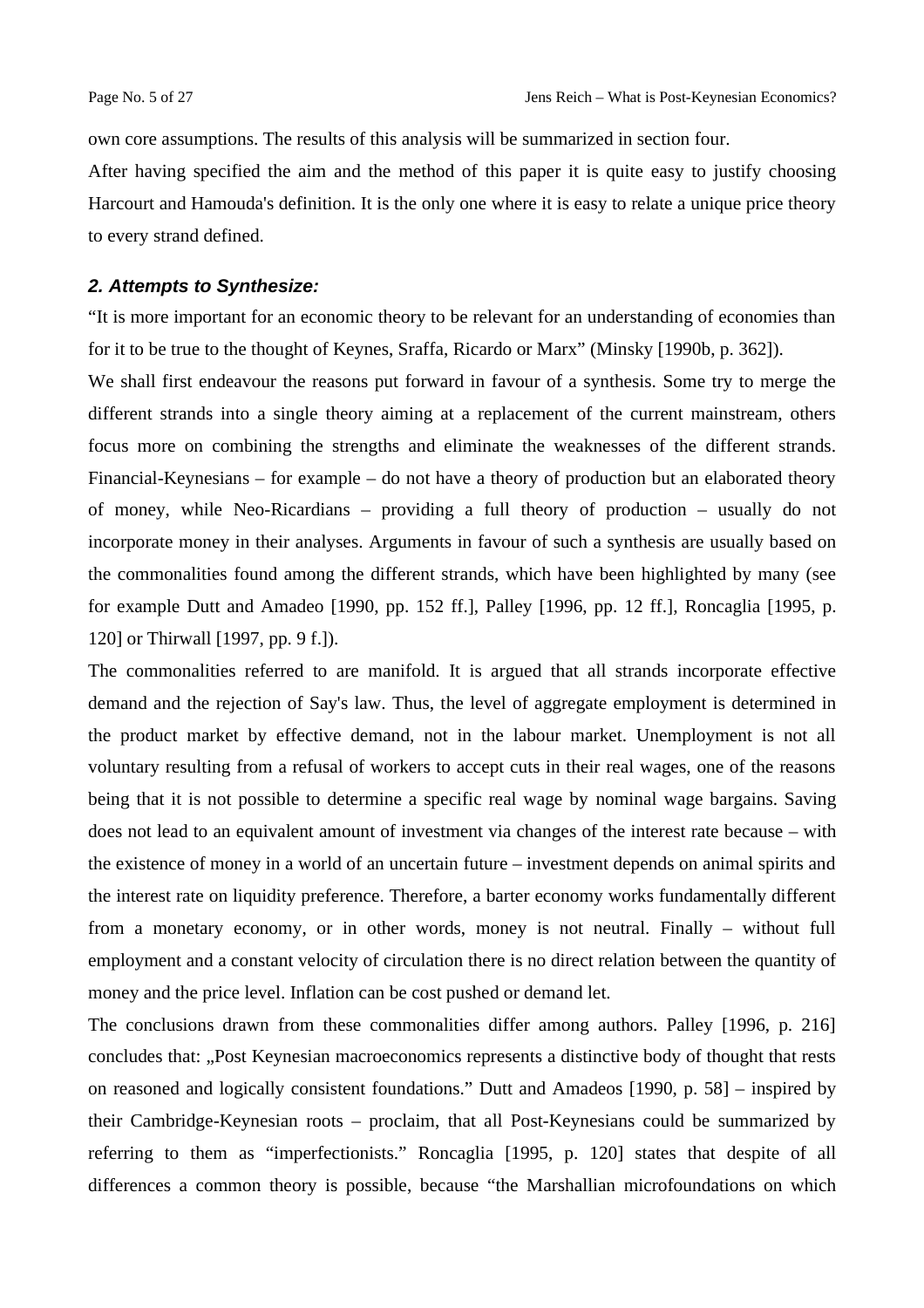Keynes's General Theory relies are no more essential to the basic tenets of the Keynesian paradigm than the interpretation of Sraffa's outputs as 'centres of gravitation' is to his analysis." The similarity between these conclusions is, that none of them provides any information on how the sometimes conflicting assumptions and prepositions should be merged.

Maybe the most important attempt to unite the heterodox strands has been conducted in Trieste, Italy during the 1980s<sup>[4](#page-5-0)</sup>. Organised by Garegnani, Kregel and Parinello economists like Athanasios Asimakopulos, Geoff Harcourt, Hyman Minsky, Basil Moore, Edward Nell, Kurt Rothschild, Josef Steindl, and many more met for "Post Keynesian Summer Schools" to discuss their views, and to introduce students to Post-Keynesian Economics and to bring the different theories and insights to fruition for each other. Unfortunately, disputes and conflicts overshadowed the commonalities, and the conferences lost their significance in less then a decade without an achievement regarding a synthesis. In respect to this history, the futile search for *a* Post-Keynesian Theory is sometimes referred to as the "Trieste Problem". The attempts to construct a synthesis continue until today (King [2002, p. 158ff] and Roncaglia [1983, p. 111]).

Arestis [1992], Harris [1978], Nell [1998], Pasinetti [1974] and Reynolds [1987] on the one hand and Dutt und Amadeo [1990], Kurz [1985], Mainwarning [1992] and Roncaglia [1995] on the other developed different approaches incorporating ideas from different strands. The first group of authors start from a Cambridge-Keynesian position where the later rely more on a Neo-Ricardian framework. Due to the aim of this paper, it will not be dealt with these approaches here. To get an idea, as we continue in the next section, why these approaches are affected by our findings, Arestis' and Mainwarning's approaches – as representatives of the two groups – will be sketched briefly. Arestis [1992] develops an approach containing numerous elements drawn from all three strands where he combines a Leontief production function with fixed coefficients, which is, therefore, very similar to a Neo-Ricardian production system, while referring to the Financial-Keynesian idea of historical time and an uncertain future. Mainwarning [1992] combines a short term price theory based on a mark-up with a long term – uniform profit rate – price theory.

To sum up, while there are arguments in favour of a synthesis, there is no proof that such a synthesis is possible, or has it ever been successfully conducted. Successful in the way that all three strands would have accepted it.

## *3. Theoretical Antagonisms:*

In this section the mutual critiques of the different strands will be related to the criticizing strand's core assumptions. In other words, why do Financial-Keynesians have to insist on their critique of

<span id="page-5-0"></span><sup>4</sup> King dates the conferences from 1981 to 1985 (King 2002, p. 158) but Roncaglia dates them from 1981 to 1989 (Roncaglia 1995, p. 111).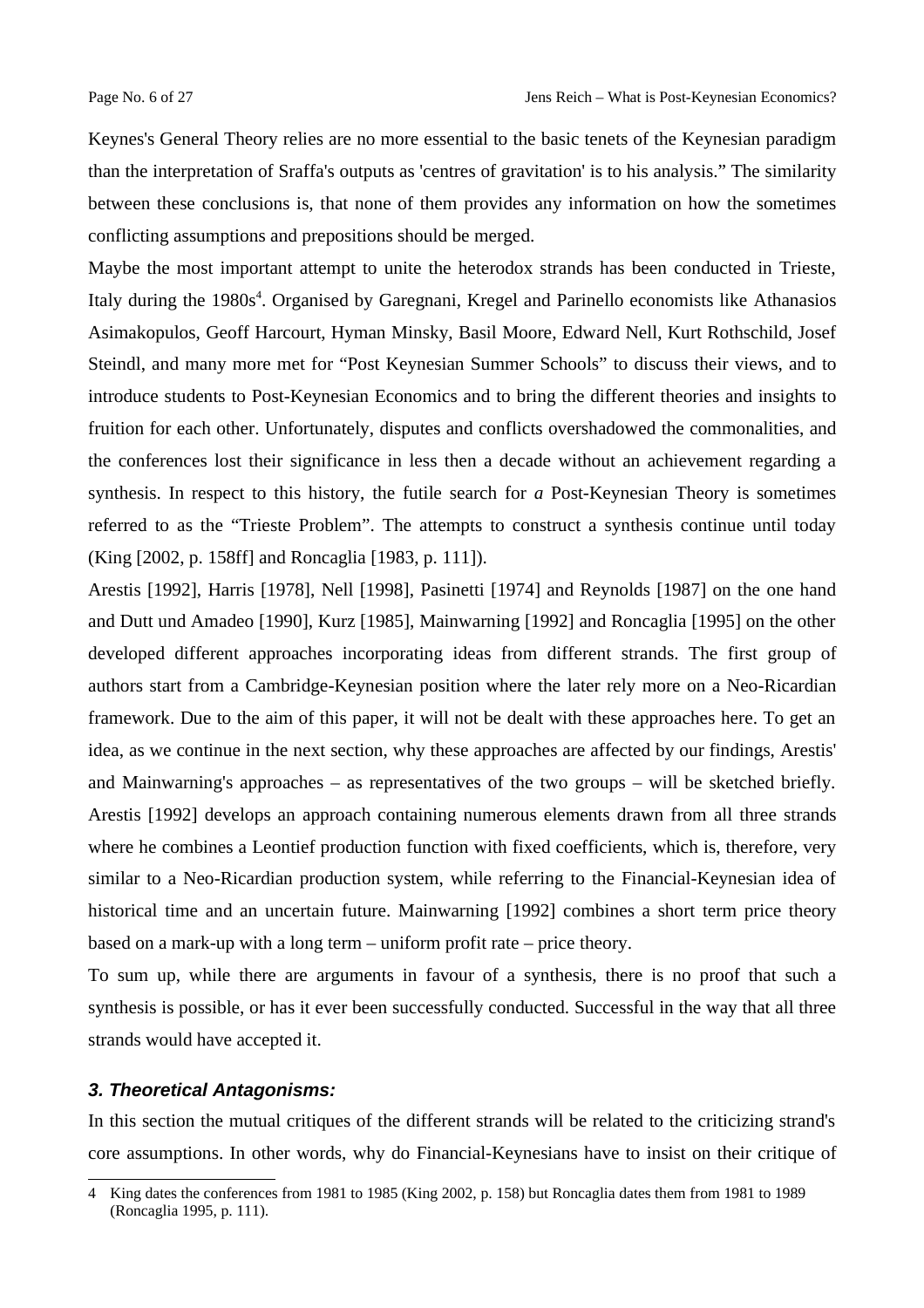Neo-Ricardians or Cambridge-Keynesians, as well as the other way around. It will be shown, that the strands object to every price theory, and  $-$  even more importantly  $-$  this rejection is deeply rooted and tied to their own beliefs and price theory. Thus the point made here is, that *waiving the criticisms would mean to abandon the own theory*, and is therefore not possible.

According to the three strands, this chapter will be split in three subsections. The first will deal with the Cambridge-Keynesian price theory and the critique thereof. The second subsection will provide the insights into why the Neo-Ricardian critique is especially tied to the Neo-Ricardian price theory.

## **3.1 The Degree of Monopoly:**

The Cambridge-Keynesian theory of prices is based on imperfect competition. The deviation from the mainstream – which was conducted in the 1930s – was backed up theoretically and empirically. In mainstream theory firms are for most part regarded as price takers limited to an optimal size by a mixture of increasing, constant, and decreasing returns to scale. An empirical study conducted by Hall and Hitch [1939] showed that firms calculate prices by adding a mark-up over full costs. Thus, firms do set and adjust prices and therefore behave like monopolists or semi-monopolists. The empirical findings were supported by a theoretical critique formulated by the young Sraffa [1925, 1926], criticising the neoclassical production theory and its underlying laws of return under competitive conditions. This lead to a new view of firms as semi-monopolists, focused on growth as a mean to survive, instead of "simple" profit maximization (Eichner [1976, pp. 43 ff.], Kalecki [1971, p. 158], Kriesler [1987, pp. 21 ff.], Nell [1998, p. 50], Schumpeter [1934], and Wood [1975, p. 8]).

"Anyone who is in business naturally wants to survive [...] and to survive it is necessary to grow. When a business is prosperous it is making profit; for that reason it is threatened with competition" (Robinson [1971, p.101]).

The degree of monopoly that is at the heart of Cambridge theory was introduced by Kalecki [1939]. Like Hicks [1977] he distinguishes between flex- and fixprice markets, where his theory applies to the later. While flexprice markets can be described by the marshallian model of the fish market (Eatwell and Robinson [1973, p. 37]) it is possible to generate profits above cost operating on fixprice markets – which are regarded as the typical case in developed countries. This mark-up on costs is explained by the degree of market imperfection, the "degree of monopoly" (Kalecki [1971, pp. 44 ff.], Robinson [1977, p. 1335] and Sawyer [1985, p. 28]).

"[A]s long as the resources of the economy are far from being fully utilised [...] the mark-ups are determined by semi-monopolistic and monopolistic factors which I nicknamed 'degree of monopoly'. [...] If the price is not determined by the equilibrium of supply at full utilisation of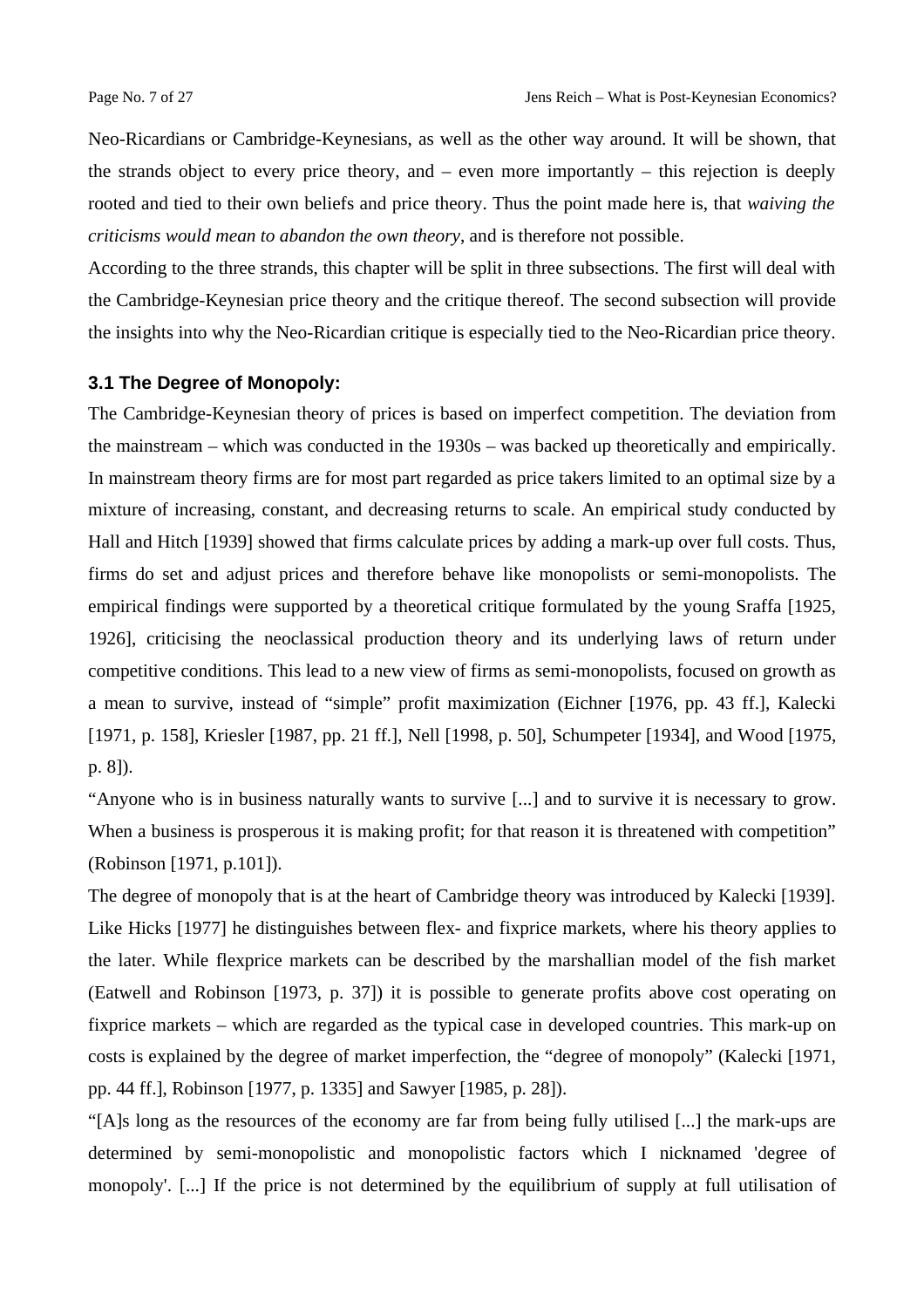equipment, on the one hand, and demand, on the other – the prices are fixed by the firms on the basis of the average prime cost and the average price of the product group in question" (Kalecki [1971, p. 168]). These semi-monopolists have to take competitor's prices into consideration, which Kalecki [1971] formulated as determining the mark-up (left hand side of equation (1)) by a function of the industry's average price  $(p')$  and the price  $(p)$  set by the firm.

$$
(1) \qquad \frac{p - C(q)}{C(q)} = f\left(\frac{p'}{p}\right)
$$

Similar ideas of imperfect competition can be found in different form in Lerner [1934] or Robinson [1933]. The degree of monopoly is thus a measure for competition and has therefore been accused of being a tautology defining what it is supposed to explain (Davidson [1960, pp. 52 ff.], Davidson and Smolensky [1964, pp. 128 ff.], Kaldor [1956, p. 92], Kriesler [1987, pp. 107 ff.], and Sawyer [1985, p. 13]). According to Kriesler [1987] this is the case only for Kalecki's early works. In his Theory of Economic Dynamics Kalecki [1954] gathers different factors as determinants of the degree of monopoly. He lists the "concentration of industry", "changes in transport cost", "changes in the degree of product differentiation", "growth of cartels", "development of sales promotion", and the "significance of the power of trade unions"; which are – with the exception of the product differentiation (Kalecki [1939, p. 32]) – summed up in Kalecki 1954 (p. 17 f.). Reasons for an industries concentration are given by fixed costs of production and the formation of cartels, where product differentiation is achieved by sales promotion. The degree of monopoly is then the sum of market imperfections (Robinson [1977, p. 1335], Sawyer [1985, p. 29], Reynolds [1983], and Sraffa [1926, p. 190 f.]). Thus with a varying degree of monopoly this theory is supposed to hold for any degree of competition (Kalecki [1971, p. 158], Lavoie [1992, p. 98], Okun [1981, pp. 175 f.], and Riach 1971, p. 52).

The Cambridge-Keynesian price theory has been target of criticism from Financial-Keynesians as well as Neo-Ricardians. With the exception of Minsky [1986, pp. 142 ff.] – who made use of Kaleckis theory of profit – Financial-Keynesians have not payed much attention to the works of Cambridge-Keynesians (King [2002, p. 212]). Revising his 1972 book Davidson even removed all parts relating to the "Cambridge Philosophy" and published his new 2002 edition completely without it. This is not surprising, after stating in a discussion with John King: "I [Davidson] don't think that Kalecki adds anything to the system" (King [1995, p. 32]).

A general criticism put forward against the degree of monopoly is the following; to calculate a specific price the industries average price and degree of monopoly has to be known. But the degree of monopoly is explained by product differentiation, and the usual definition of an industry  $-$  as a summation of firms producing a homogeneous product – does not apply. Therefore the definition of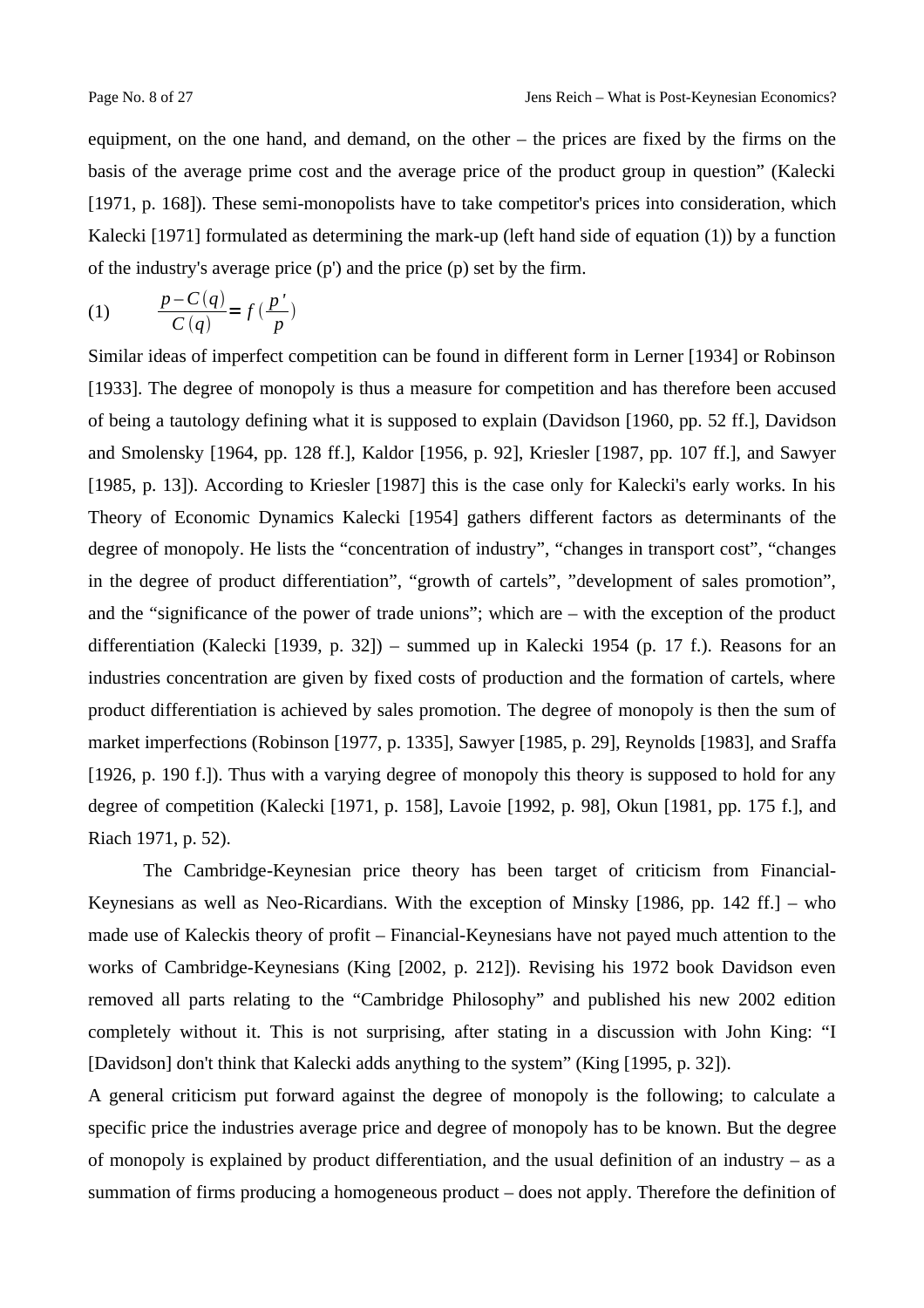an industry will always be vague. Robinson defends the theory by suggesting to distinguish industries by their method of production (Davidson 1960, pp. 52 ff., Eichner [1976], Kriesler [1987, p. 31], Robinson [1933, p. 579], and Wood [1975]).

The specific Financial-Keynesian critique shall be postponed until we elaborated the Financial-Keynesian theory. We will instead focus on the Neo-Ricardian critique that has been advanced especially by Steedman [1992; 1993]. Steedman put forward that input-output coefficients are ignored by the Cambridge-Keynesian price theory as well as joint production is excluded from the research agenda. Therefore the effect of prices on costs is not taken into account and we may find counter-intuitive price changes if mark-ups are changed. This critique is as devastating as the capital critique has been, and therefore it is not surprising that the answers – given by Sawyer [1992], Kriesler [1992], Kriesler [1993] or Steindl [1993] – just highlight the advantages of Kaleckis theory in other respects. While they might be right, we will highlight why a Neo-Ricardian not be able to ignore the conceptual problem. To understand why these seemingly small inconsistencies are so highly valued from a Neo-Ricardian perspective, we will switch to their theory.

# **3.2 The Profit Rate as Central Control Mechanism:**

The Neo-Ricardian price theory is a long run perfect competition model based on the classical tradition (Ricardo [1817, pp. 4 ff.]). The problem of classical authors was that by adding capital to production a reduction to labour values was not possible if it is allowed for a commodity to enter in its own production (Roncaglia [1978, pp.7 ff.]). Smith's adding-up theory was based on given factor prices, but as Ricardo showed, this left out the impact of changing prices on factor prices which exists if – in Marx' terms – commodities are produced with a different organic composition of capital. Ricardo realized that as soon as we price or value commodities to measure the distribution (thus wages and profits) our prices will depend on distribution and vice versa. Ricardo's cornmodel suggested a solution, which was later conducted by Sraffa [1960]. Despite Sraffa's solution it is only possible to formulate a one production good price theory as e.g. Neoclassical authors do. With the creation of the standard commodity factor prices can be determined by physical quantities and therefore without any valuation. Thus the distribution can be determined independent of prices. The resulting prices are interpreted as centres of gravitation. Market prices are expected to fluctuate around these "natural" or "normal" prices (Schefold [1997, pp. 76 ff.] and Sraffa [1960, pp. 72 ff.]). If we take the simplest case of a reproducing system that produces n goods in n industries, where every good enters into the production of every other good we can set up the following linear system of equations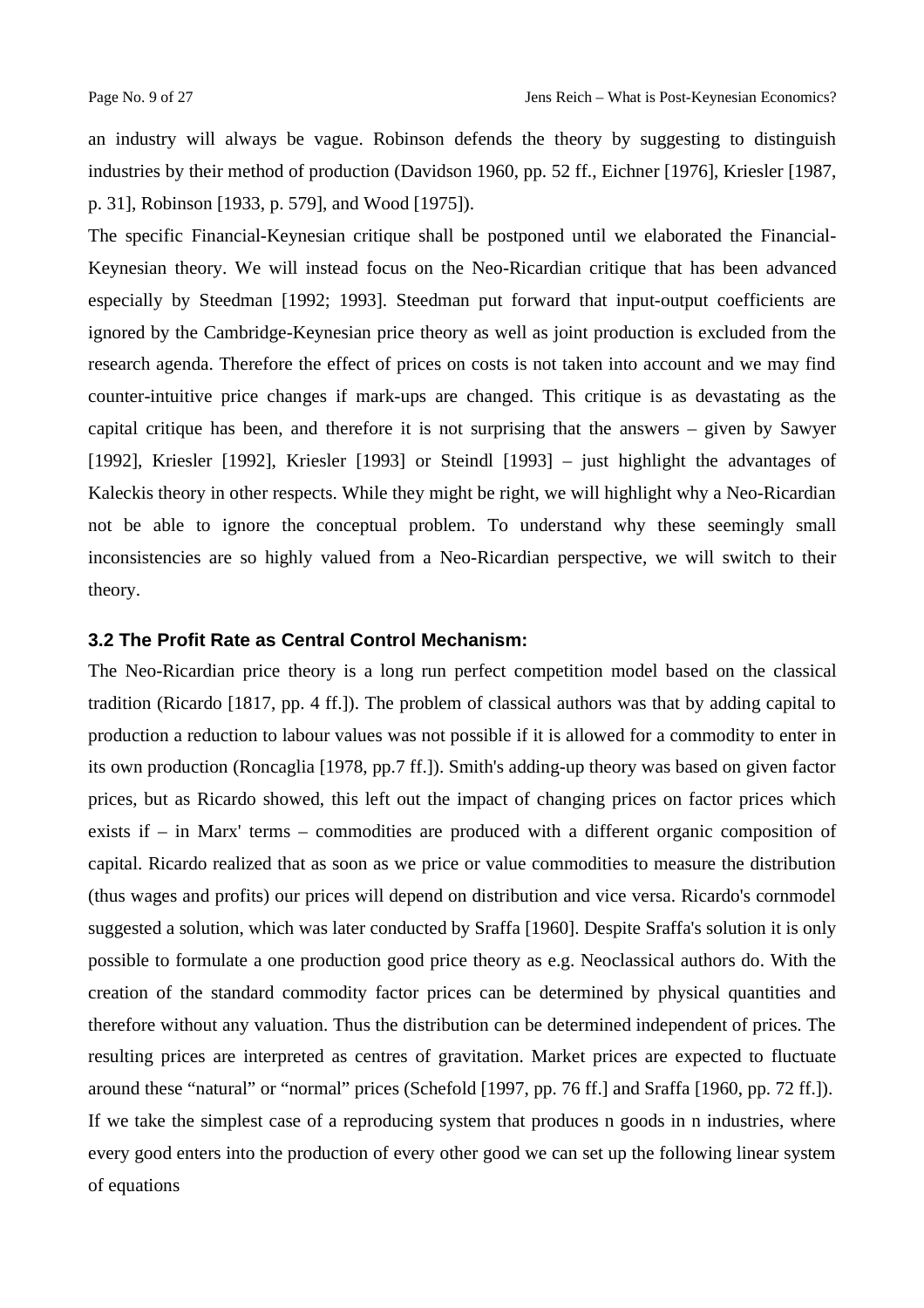(2)

$$
(a_{11} p_1 + a_{12} p_2 + ... + a_{1n} p_n)(1+r) + l_1 w = p_1
$$
  
\n
$$
(a_{21} p_1 + a_{22} p_2 + ... + a_{2n} p_n)(1+r) + l_2 w = p_2
$$
  
\n
$$
(a_{n1} p_1 + a_{n2} p_2 + ... + a_{nn} p_n)(1+r) + l_n w = p_n
$$

These equations can be summarized by introducing the matrix **A** and the vectors **p** and **l** so that we get

(3) 
$$
(1+r) Ap + wI = p
$$
.

As for every linear system of equations there exists a dual problem which here corresponds to the quantity system. It is given by  $q = (1+r) qA + wI$ . For the special case of zero wages, which implies that the rate of profit will be at its maximum R, the quantity system can be rewritten as:

# (4) **q** = (1+R) **qA**.

If we now choose the standard commodity to be the numerairé **d**, where  $\mathbf{d} = \mathbf{q}$  (I–A), and the price of the numerairé **dp** is – by definition – equal to one, and express the labour quantities as a share of the volume of work  $(ql = 1)$ , it is possible to rearrange equation (3) (which requires to plug in equation (4)). We then receive the wage curve of the standard system as

(5) 
$$
r = R(1-w)
$$
.

This equation represents the wage curve and is linear for the standard commodity. This gives us the distribution independent of prices for the standard system and – having restricted us to linear transformations only – for the non-standard system as well. From this distribution we can derive prices for both systems.

"But the case just considered seems conclusive in showing the impossibility of aggregating the 'periods' belonging to the several quantities of labour into a single magnitude which could be regarded as representing the quantity of capital. The reversals in the direction of the movement of relative prices, in the face of unchanged methods of production, cannot be reconciled with any notion of capital as a measurable quantity independent of distribution and prices" (Sraffa [1960, p. 38]). Capital must therefore be understood as a bundle of commodities used and used up in production of commodities. Where different techniques lead to different levels of productivity and use as well as produce different bundles of goods. Technical progress thus does not automatically require an increase in the "quantity" of capital, but can be the saving of labour, saving raw materials, mechanisation or invention. Thus, a new technique of production – which became profitable because of a rise in wages – might even reduce the "quantity" of capital employed (Chase [1979, pp. 90 ff.], Dutt and Amadeo [1990, pp. 65 ff.] and Schefold [1997, pp. 257 ff.]).

"In view of this possibility we cannot [...] say in general that, of two alternative methods of production, the one that corresponds to a Standard system with a higher ratio of product to means of production [...] will be the most profitable when the rate of profits is comparatively high, and the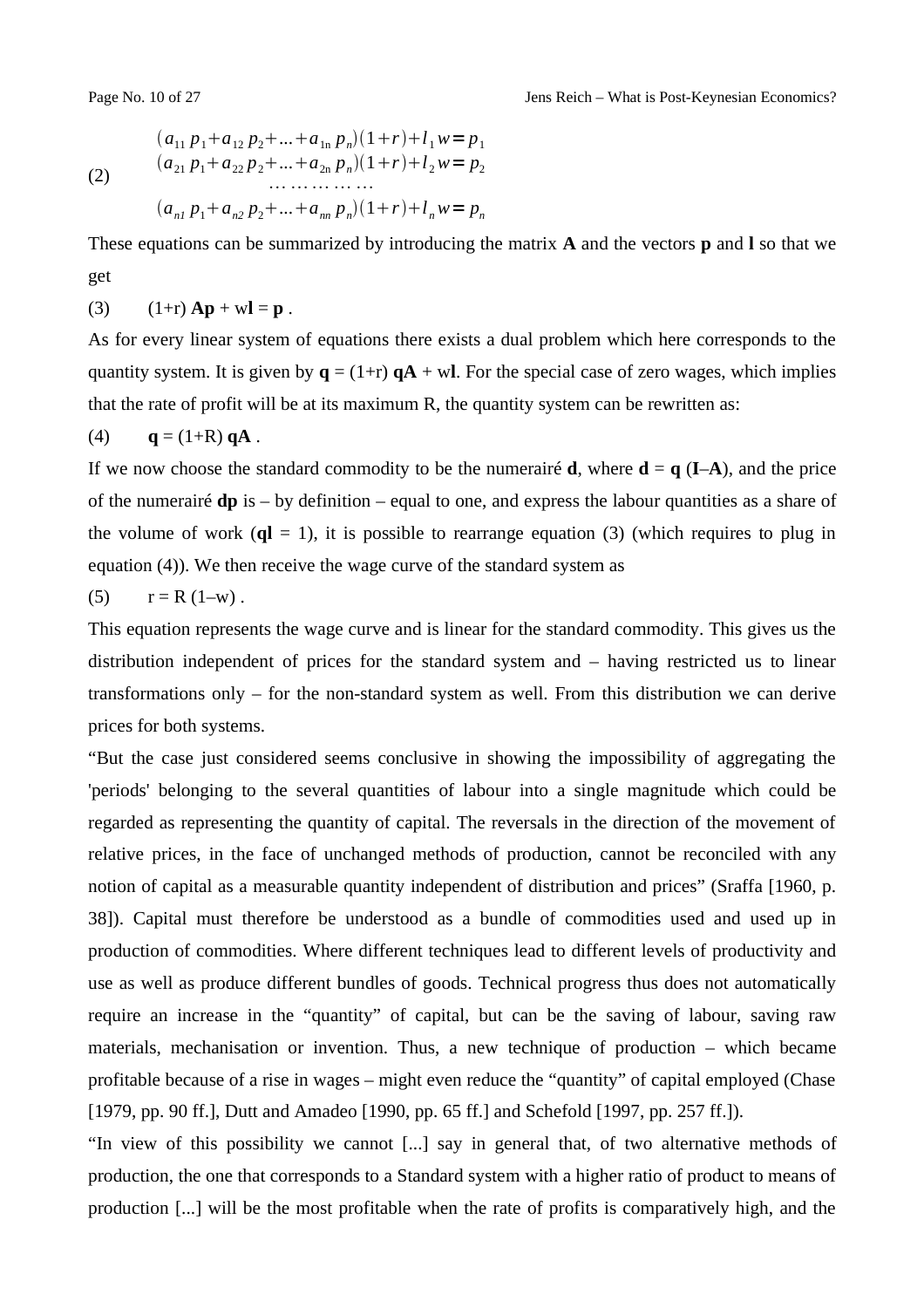least profitable when it is comparatively low" (Sraffa [1960, p. 84]). Using Sraffa's standard commodity as method of valuation we get a standard commodity for every technique. A comparison between different techniques is therefore only possible for the same distribution. Switches in technique might now have counter intuitive results which has been discussed as reswitching phenomenon (Chase [1979, pp. 93 ff.] Robinson [1956, pp. 109 ff.] and Schefold [2005]).

The capital controversy is – from this point of view – a theoretical, *not* a technical controversy. In respect to Cambridge-Keynesians, the Neo-Ricardian critique is not about perfect versus imperfect competition, it is about a misleading model of production, which is at the heart of Cambridge-Keynesian price theory. Changes in the mark-up might lead to counter-intuitive changes of prices. A rise in the mark-up of a product might even be able to reduce its price, if it is heavily in the production of most or all other goods. These problems being at the heart of Neo-Ricardian theory are not captured, or even ignored, by the Cambridge-Keynesian price theory. If a price theory does not incorporate such an elaborated theory of production it will be difficult to accept from a Neo-Ricardian perspective. We will conclude this critique by citing Steedman [1992, p. 150]: "Once Kaleckians have firmly set their theory in the context of input-output relations and the importance of joint products [...] they may find – who knows – that their underlying concept of mark-up pricing has new, positive contributions to offer".

Let us focus on the critique towards Neo-Ricardianism now. The central adjustment mechanism of the Neo-Ricardian long run equilibrium is perfect competition. Competition arises from entrepreneurs fighting for the highest profit on their investments. If an entrepreneur can achieve a higher profit rate with an investment project, he will increase his investments and/or others will follow. Differing profit rates between industries would then cause adaptation. Adaptation could take place in form of "changes in prices themselves, transfers of funds, investment, capital losses" (Schefold [1985b. p. 140]) and so on, and would constitute a centre of gravitation. We thus find a tendency to a uniform rate of profit and full capacity utilization assured by competition at the heart of the Neo-Ricardian system even if they have not been in the focus of Classical or Neo-Ricardian authors (Schefold [1985b, pp. 140 ff.] and Roncaglia [1987, pp. 50 ff.]). These adaptation processes can be caused by switches to new techniques, which are conducted if a single entrepreneur realizes that by employing a different technology surplus profits can be obtained and therefore investment is increased by him or other competitors. The adaptation process is concluded as soon as the new technique has become the dominant one. Formerly generated surplus profits will be dried out by competition and a new uniform rate of profit will be established (Roncaglia [1978, pp. 28 ff.]). While we have  $-$  so far  $-$  discussed the basic system only, we could extend the analysis to non-basic goods and joint production. In a specific system of production non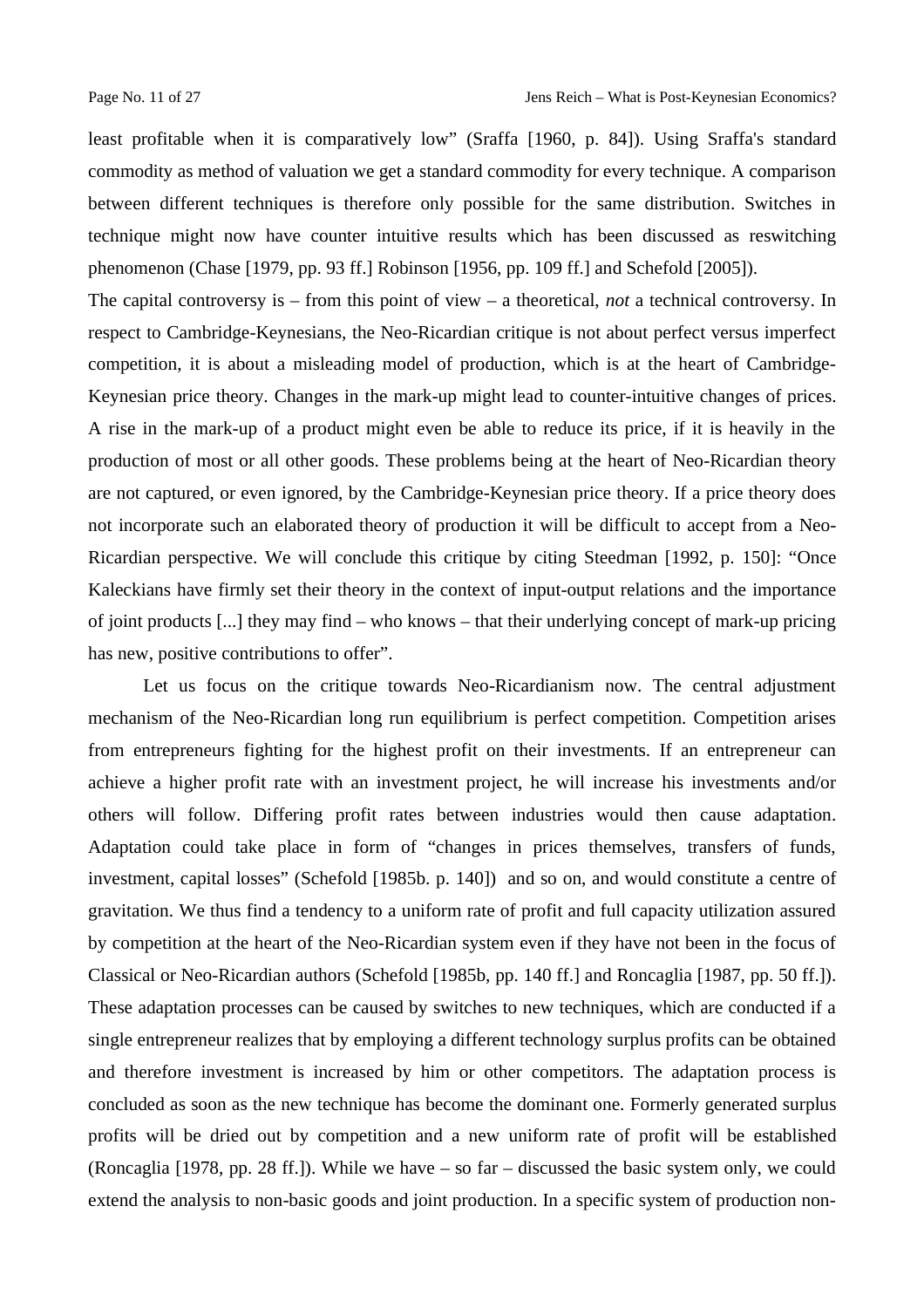basic goods differs from basic goods in respect that non-basics do not enter in the production of every other good produced. If there are non-basics produced there will be a profit rate determined in the basic and non-basic industries independently, where the non-basic industries have to accept the basic goods profit rate, if they can not, this non-basic will not be produced (Roncaglia [1978, p. 63], Sraffa [1960, pp. 90 ff.]). Thus non-basic goods require no fundamental changes (Sraffa [1960, pp. 81 ff.]). As Schefold [1985a or 1997] has shown the basic findings regarding the adaptation via the rate of profit do hold similarly for joint production.

But let us come back to the core of the model, its adjustment mechanism. Entrepreneurs have to be able to adopt their investments due to potential differences in profit rates. It is then assumed that this constant adaptation  $-$  kept alive by competition  $-$  leads to a tendency to a uniform profit rate. How this adaptation takes place over time, and what "time" therein means has been the criticism put forward by Financial- and Cambridge-Keynesians that conflicts with their own theories.

Robinson<sup>[5](#page-11-0)</sup> [1979b, p. 180] wrote: "In Garegnani's conclusions, the conception of the long period, in particular of the normal rate of profit on capital, is not easy to grasp. Does he mean what the rate of profit on capital will be in the future or what it has been in the past or does it float above historical time as a Platonic Idea?"

And Garegnani [1979, p. 185] replied: "It is a pity that Joan Robinson's list of possible temporal locations has left out the present: because it is in the 'present' that the 'normal' rate of profits has always been firmly located. It corresponds to the rate which is being realised *on an average* (as between firms and over time) by the entrepreneurs who use the dominant technique."

This most clearly shows how adjustment – controlled by the profit rate – is supposed to work. Samuelson characterized this "assumption implicit and explicit in the classical mind […] [as] a belief in unique long run equilibrium independent of initial conditions. I shall call it the 'ergodic hypothesis' by analogy to the use of this term in statistical mechanics" (Samuelson [1968, p. 11- 12]).

While Davidson [2002, p. 58] sticked to Samuelsons term, Robinson [1977] introduced new terms: logic and historic time. Financial- and Cambridge-Keynesians do not believe that reality can be described in logic time or ergodic models. A system in logic time is focusing on long run equilibrium only and can therefore only describe an economy in "perfect tranquility" (Robinson [1956, p. 103]) and not tell anything about the transition between equilibria (Harris [2005], Halevi and Kriesler [1991, p. 86], Kaldor [1985, pp. 61 ff.], and Robinson [1979b, pp. 14 ff.]).

"Everyday, in real life, the past is irrevocable and the future predicted with a margin of uncertainty.

<span id="page-11-0"></span><sup>5</sup> Robinson's judgement of Neo-Ricardian theory changed over time, starting enthusiastic and – in her later life – becoming on of the strongest critics (Gilibert [1996], Harcourt [1996], Robinson [1980d], Salanti [1996]).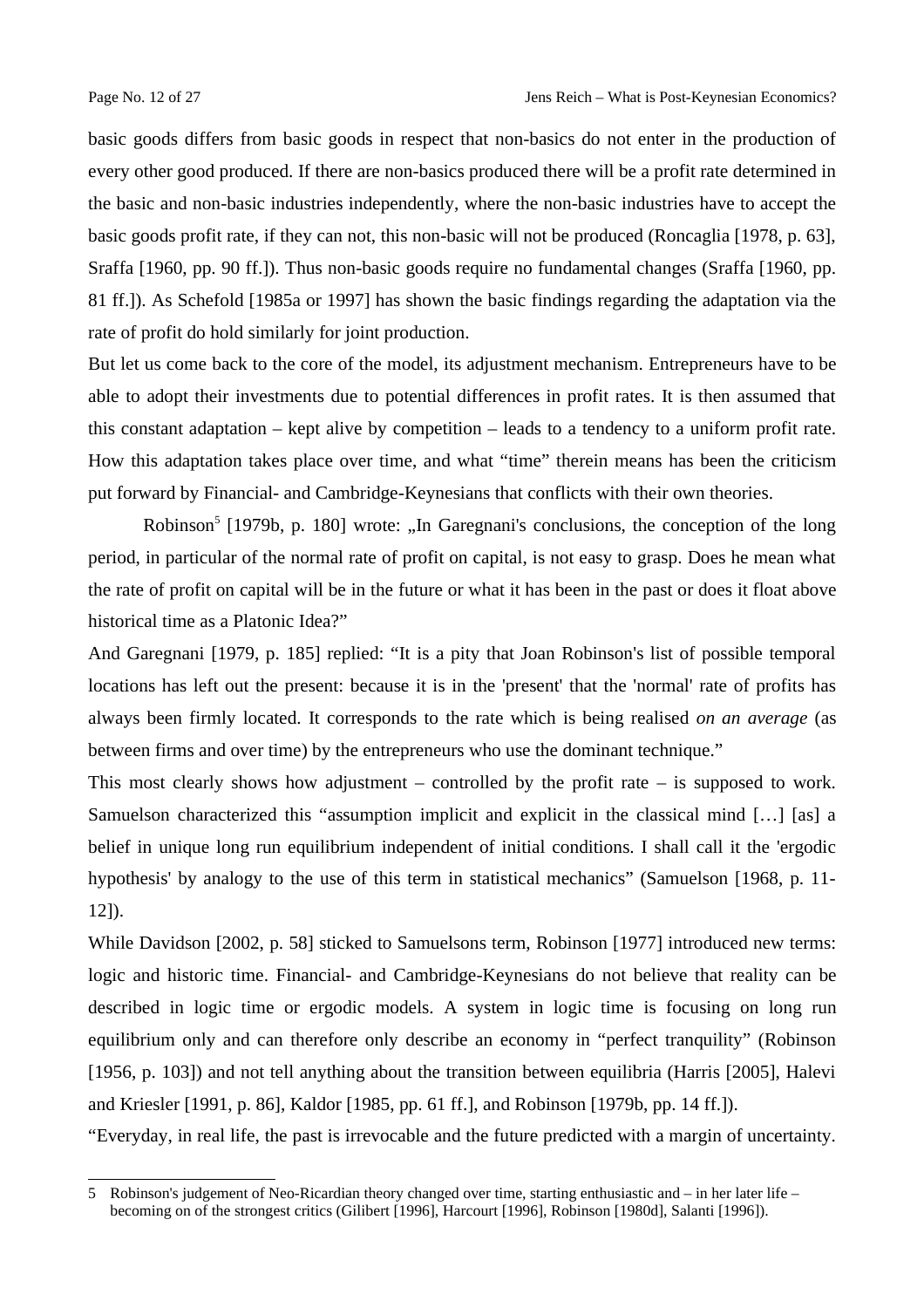In a theoretical model, time can be frozen but it is a common error to confuse a comparison of static positions with a movement between them" (Robinson [1980c, Abstract]).

In other words the present is not determined by a far future, but the future is determined by the present. The past has to be viewed as only truly exogenous variable in an economy. The present depends on this past (like an accumulated capital stock) and is therefore path-dependent, because of the given initial conditions. The future on the other hand is not determined but open. This leaves us with the chance of changing our future on the one hand and the burden of uncertainty on the other (Kaldor [1985, pp. 61 ff.]). Among endless examples; a finished production, sunk costs or decisions made can not always be made undone or only under high cost (Davidson [2002, p. 59], Harris [2005], Robinson [1978, p. 12], Robinson [1980b, p. 80], and Robinson [1980c, pp. 90 ff.]).

Adjustments to the rate of profit modelled in logic time would – interpreted in historical time – imply strong behavioural assumptions regarding economic agents. Capitalists would need perfect foresight or capacity would have to be easily adjustable to current demand to justify a strong tendency towards a long run equilibrium (Robinson [1980c, pp. 88 ff.]). As Halevi and Kriesler [1991, pp. 86 ff.] point out, in a world of persistent and empirically observable differentiating profit rates and excess capacity this is highly questionable.

The rate of profit is measured "as the ratio of current annual profits to the net historical value of the existing capital stock", and Davidson [1972, p. 134] adds that "this measure is unimportant and even irrelevant [for business decisions]. Only if the existing stock of capital *could be instantly revalued* in the light of future expectations *in a real spot market* will the rate of profits on the value of the existing stock have relevance on the decision whether to buy newly produced capital goods or to buy pre-existing facilities in the spot market from others for use in production processes" (Davidson [1972, p. 134 f.]). Davidson follows a remark in Keynes General Theory where Keynes [1936] proclaimed that the problems "of comparing one real output with another and of then calculating net output by setting off new items of equipment against the wastage of old items presents" (p. 39) difficulties which "are 'purely theoretical' in the sense that they never perplex, or indeed enter in any way into, business decisions and have no relevance to the causal sequence of economic events, which are clear-cut and determined in spite of the quantitative indeterminacy of these concepts" (p. 39). Keynes concludes "that one can get on much better without them [concepts of a physical profit rate]" (p. 39). Minsky [1990b] adds that in a monetary world "the 'rate of profit' disappears from such an [a business man's] analysis as there is no well defined denominator, for the historic costs of capital assets disappear from the determination of any economic variable. All that remains from the past is the physical capabilities of the machines and the mass of financial obligations embodied in the structure of liabilities and intermediation" (p. 368 f.). Because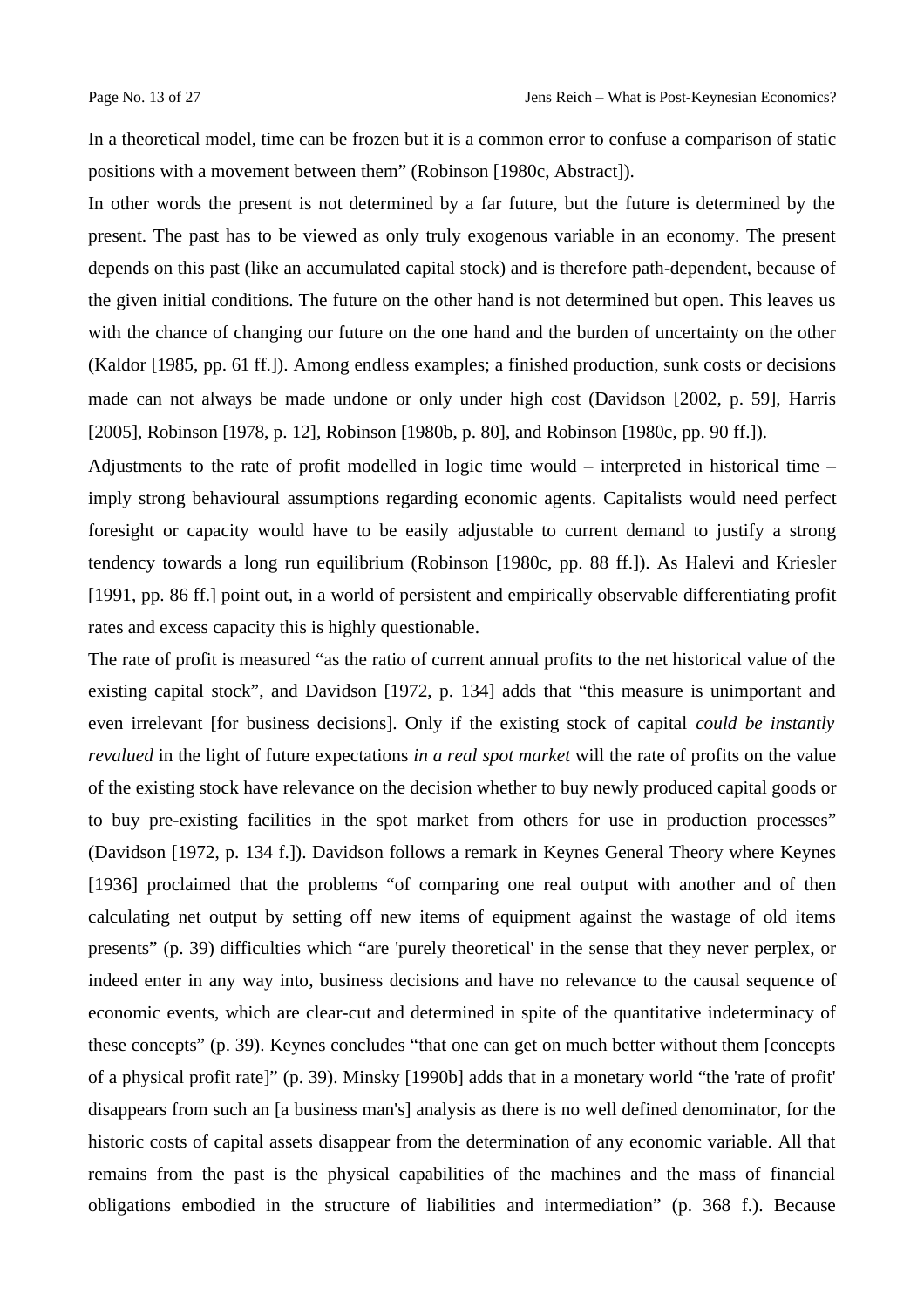Neoclassical and Neo-Ricardian theory leave money and banking out, Minsky judges them as not or only marginally compatible to Keynes (Minsky [1990b, p. 368 f.]).

Regarding the conceptual difference between logic and historic time that underlie these differences we can go back to Keynes [1921 or 1936] or Knight's [1921] distinction of risk and uncertainty. While risk can be incorporated in ergodic or logic time models, uncertainty can not.

"The sense in which I am using the term [uncertainty] is that in which the prospect of a European war is uncertain [...] and the rate of interest twenty years hence, or the obsolescence of a new invention [...]. About these matters there is no scientific basis on which to form any calculable probability whatever" (Keynes [1937c, p. 214]).

This is Keynes' [1936, pp. 161 ff.] argument why he stuck to the short period, highlighting the investment decision as depending on "animal spirits". How informations are processed, collected and weighted over time in such a world is based on Keynes 1921 Treatise on Probability. While it is highly difficult if not impossible to built a positive theory upon these arguments – as has been show directly or indirectly by Shackle [1955], Nelson and Winter [1974] or Marchionatti [1999] – these considerations are used as fundamental critique of the long run/ergodic/logic time models.

"One must assume that the people in one's models do not know what is going to happen, and know that they do not know what is going to happen. As in history!" (Hicks [1977, p. Vii])

In a world with an uncertain future we may or may not assume that short run expectations can be characterized as being of perfect foresight, but long run expectations indeed can not. Long run expectations and all decisions based on them can not rely on a solid base. The value of a long run investment project depends on future variables like the future interest rates or future prices which are unknown today. It would thus be irrational to value long run expectations too much. This is why Keynes assumed that experience gathered until today enters disproportionately high into long run decisions and why it is disagreement with the assumption of perfect foresight (Keynes [1936, p. 148] and Marchionatti [1999, p. 418]).

The important point here is the following. Neo-Ricardians cannot drop their assumption of a tendency towards centres of gravitation, especially for the rate of profit, because otherwise their theory of prices brakes down. For Cambridge-Keynesians this counts the other way around. A tendency towards centres of gravitation would require investments to constitute this development by adjusting to the rate of profit. Thus, we would have a tendency of disappearing mark-ups, reducing them to a unique rate of profit. In this respect the Cambridge-Keynesian position would be a short run theory constituting an universal tendency towards an equilibrium independent of initial conditions. A position as unacceptable for Cambridge-Keynesians, as it would be for a Neo-Ricardian to sacrifice the Neo-Ricardian price theory.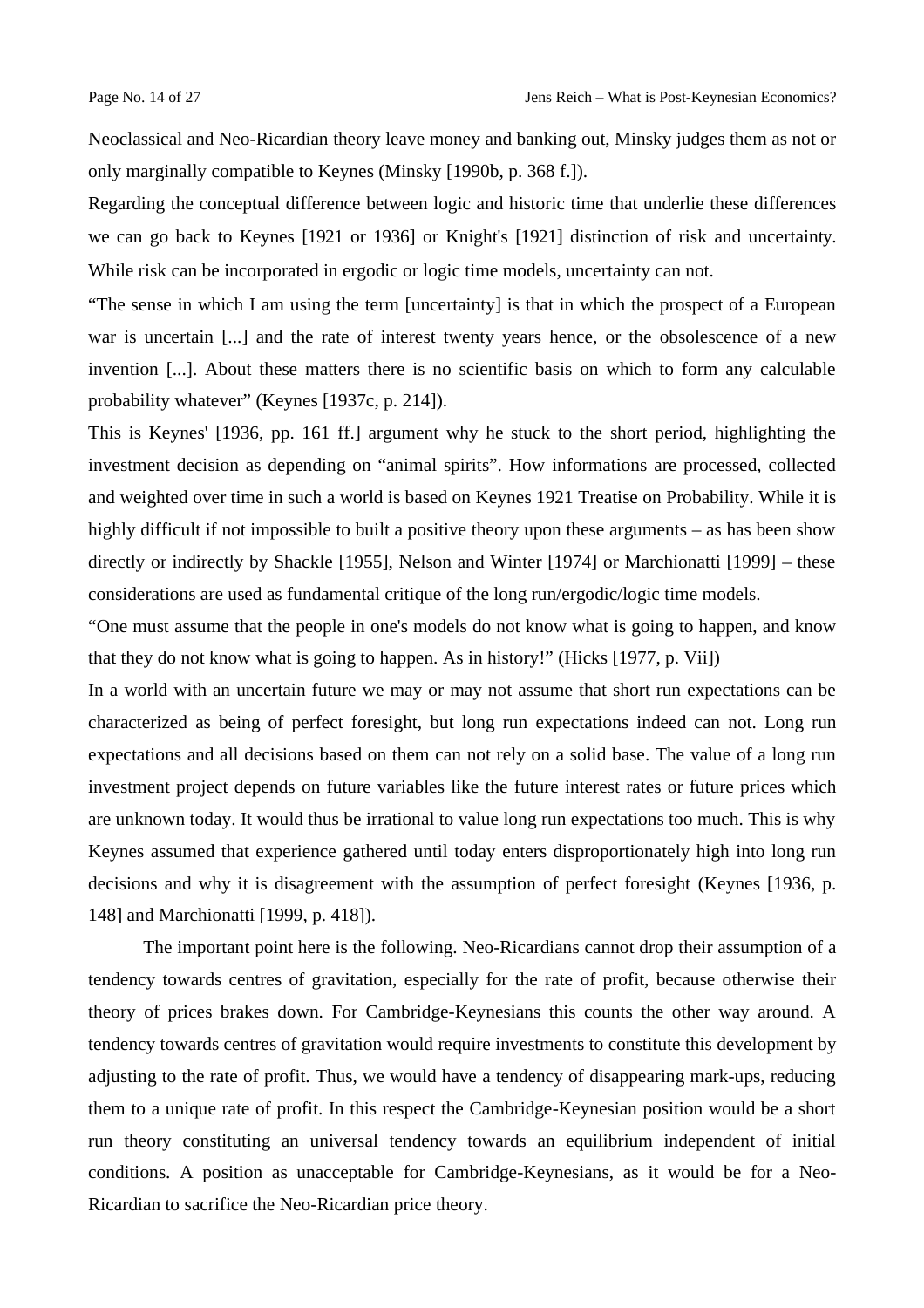#### **3.3 Money:**

By now we have seen the mutual criticisms of Cambridge-Keynesians and Neo-Ricardians and the relations to their own assumptions. While we have mentioned some of the critiques formulated by Financial-Keynesians we have not shown yet, why their theory is criticised and how this criticism is rooted in the other strands core assumptions. This section will therefore close the gap.

The central proposition which distinguishes the other strands from Financial-Keynesians is that for the latter "money isn't everything, it is the only thing" (Minsky [1990b, p. 369]). Financial-Keynesians believe in the non-neutrality of money and focus on monetary systems, uncertainty and historical time, therefore, they – at least for the most part – neglect the usefulness of short and long run theories.

An early advocate of this monetary interpretation of Keynes is Hugh Townshend. Mostly unknown he proclaimed in 1937 that Hick's – even before he developed the IS-LM model – misunderstood Keynes regarding the rate of interest as being "a price determined by conditions of supply and demand at the margin (of 'production') – namely, the price of new money-loans sold in exchange for free money" (p. 157). Taking Keynes serious – he continues – the interest rate can not be the equating price of loanable funds and their demand because demand and supply depend themselves on the rate of interest.

"It is true that in equilibrium the rate of interest will be equal to the marginal efficiency of capital, since it will be profitable to increase (or decrease) the current scale of investment until the point of equality has been reached. But to make this into a theory of the rate of interest or to derive the rate of interest from it involves a circular argument [...]. For the 'marginal efficiency of capital' partly depends on the scale of current investment, and we must already know the rate of interest before we can calculate what this scale will be" (Keynes [1936, p. 184]).

This is due to the fact that the price of every durable good depends on its current market price (supply and demand of stocks) and the price of newly produced units, where both prices have to be equated. This is the core of the liquidity premium. All goods with a high durability, a low elasticity of supply, or a low substitutability have a high liquidity premium. A real theory of prices has to be mistaken then, and even if not all goods are durables, all prices are expressed in money and therefore depend on the liquidity premium. Thus, it is concluded, that a real or physical price theory suffices for a barter economy only (Davidson [2002, p. 92] and Townshend [1937, p. 161]). The question then is, when do we have to consider an economy as barter or not. Keynes answer is: as soon as there is a general numerairé or a good whose carrying cost are strongly overcompensated by it's liquidity premium, we do have money, and it does not matter if this means of payment is a paperback money or a commodity, because whatever it is, it can be held as an asset including a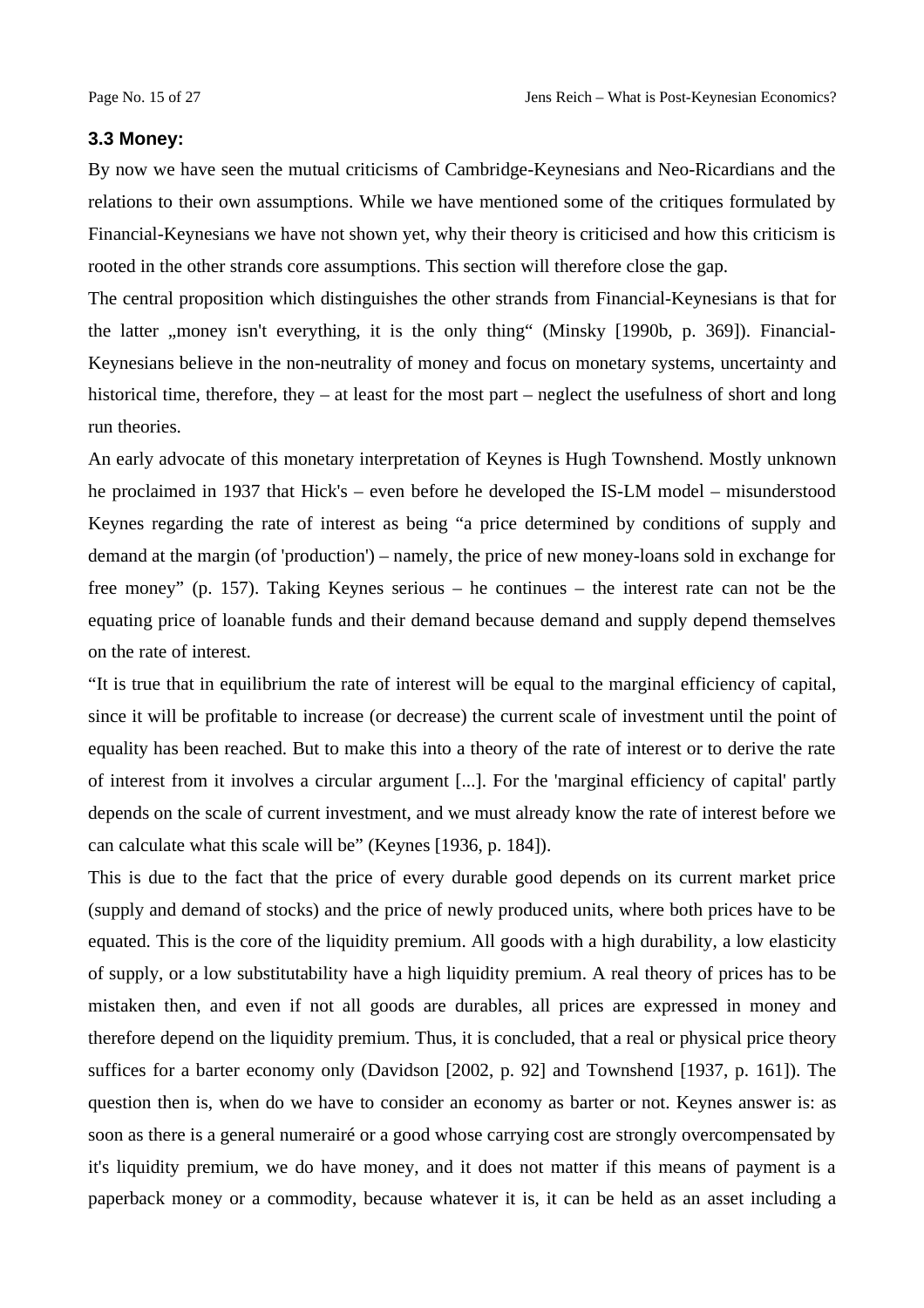liquidity premium transforming purchasing power of today in purchasing power of tomorrow (Keynes [1936, p. 239] and Townshend [1937, pp. 161 ff.]). By today all modern economies are based on a numerairé and thus all modern economies are monetary systems. Therefore, "the theory of value in a capitalist economy is the theory of money-prices" (Townshend [1937, p. 167]).

This insights have led Financial-Keynesians to develop a monetary theory. Instead of "a" interest or profit rate we get "own rates of interest" or "commodity rates of interest" for all durable goods. These own rates connect spot prices  $p_s$  and forward prices  $p_f$  (Keynes [1936, p. 222]). Liquidity preference therefore is *not* the propensity to save. It is the decision *how* saving is done (Davidson [2002, p. 81]). The own rates can be calculated as return, q, of good i, minus carrying cost, c, plus the liquidity premium, l. Expressed in spot and forward prices the own rate ř equals the price differential (Keynes [1936, p. 226]):

(6) 
$$
\check{r}_i = q_i - c_i + l_i = p_{i,s} - \frac{p_{i,f}}{p_{i,s}}
$$
.

Taking into account that we trade goods in money prices, we have to take changes  $\dot{a}$  in individual money prices  $(p_i^m)$  into account. This leads us to:

(7) 
$$
\dot{a}_i = p_{i,s}^m - \frac{p_{i,f}^m}{p_{i,s}^m}
$$
.

Where  $\dot{a}_i$  is the change in the price of good i over time. If people can choose their medium of saving or investments freely, the sums of  $\dot{a}_i$  and  $\dot{r}_i$  have to be equal for all goods. Where  $\dot{a}$  is zero for money, because money can not change its price in terms of money itself. Thus the own rate of money  $(\tilde{r}_{\text{money}})$  determines the own rates of interest for all other goods (Keynes [1936, pp. 226 ff.], Kregel [1983, p. 60], Harcourt [1983, p. 82] and Nell [1983, p. 88]).

The denial or lack of a real theory led Cambridge-Keynesians and Neo-Ricardians to value their own position as more advanced or more important. Sawyer [1982, p. 4] for example states, that while Keynes and the Financial-Keynesians challenge orthodox theory only by referring to money and liquidity preference, the Cambridge approach offers much more, based on their theory of imperfect competition and prices connected to a class based theory of distribution, where Financial-Keynesians stop with the notion of an uncertain future. Similar points have been made by Robinson [1966, p. 48], who judged the Cambridge position and Kalecki's influence in respect to the theories of prices, investment and distribution as superior to Keynes macroeconomic theory. And in general she states that "Michal Kalecki [...] gave a narrower but more precise analysis of the operations of the capitalist economy" (Robinson [1966, p. 103]).

Neo-Ricardians, like Garegnani or Eatwell, declared the short run theory of Financial-Keynesians as of less importance as well. Eatwell [1983, p. 272] interprets the monetary theory as a theory of the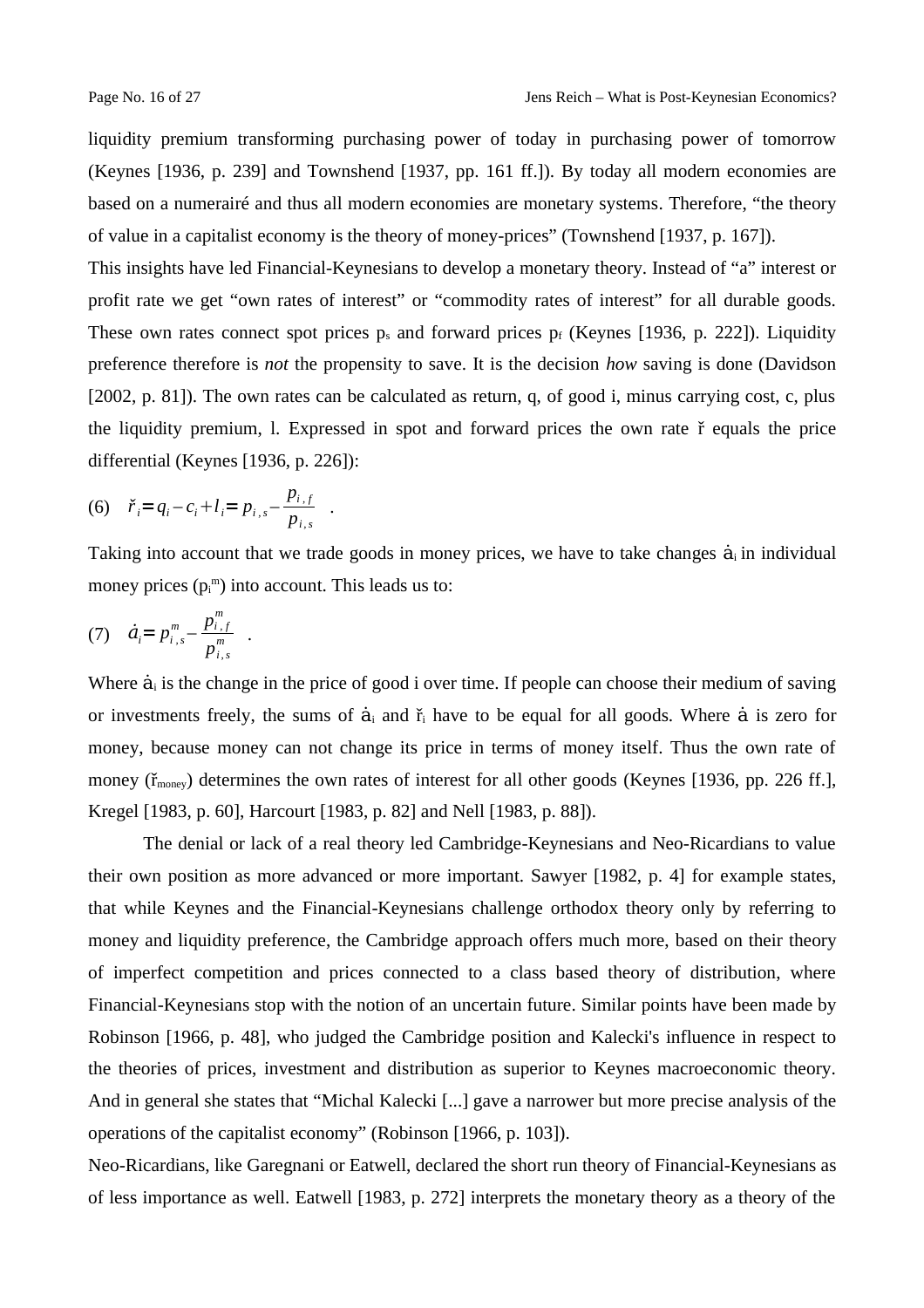market-prices fluctuating around the long run centre of gravitation, therefore declaring the short run theory of much less – if not of no – importance. Garegnani [1983, pp. 74 ff.] adds that for everything Keynes wanted to show – unemployment, effective demand and so on – he had to rely on uncertainty, expectations and money. By today this could  $-$  in a Neo-Ricardian approach  $-$  be shown for the long run with no need of money or uncertainty. Besides making the same points as Cambridge-Keynesians of an over-valuation of uncertainty and money, and a missing, but much more important long run theory Garegnani and Eatwell additionally criticise the Marshallian microfoundation, relying on supply and demand functions.

Comparing their price theories the differences between Neo-Ricardian and Financial-Keynesian theory are in some respect very similar to the differences between Cambridge-Keynesians and Neo-Ricardians. The Financial-Keynesian theory could also be rewritten as Neo-Ricardian short run theory. Money – dominating the real variables – and uncertainty – preventing the economy from a tendency towards an equilibrium would have to be replaced. Introducing the Neo-Ricardian theory of production would make it necessary to eliminate money and replace it with a technique of production and uncertainty with a tendency to centres of gravitation. Thus, the theories are conflicting in their core assumptions and the mutual critiques are rooted in their own theories. See for example Kregel [1985, pp. 133 ff.] for this position.

The rejection of a synthesis with Neo-Ricardian long run theory can easily be understood. Cambridge-Keynesians on the other hand dismiss the classical dichotomy in the short and in the long run by adding finance to their price theory. Money thus plays an important part, and by introducing finance to their theory of prices Cambridge-Keynesians introduce a monetary factor in their theory of prices (Eichner [1976, Chapter 6], Lavoie [1992, Chapter 3.3] or Wood [1975, Chapter 3.3]). Thus, it is on first sight not easy to grasp where the mutual critiques are rooted. To understand that we have to go into more details. As mentioned above, money is introduced in Cambridge-Keynesian theory via the finance of investment. This connection can be traced back to Kalecki who highlighted that capitalist have to finance their investment.

In Kalecki [1971, pp. 110 ff.] *real* investment in the macro scale depend on gross savings, S, serving as an indicator of retained profits, the rate of change in aggregate profits,  $\Delta P/\Delta t$ , and depreciation of the capital stock, ΔK/Δt.

"Assuming, moreover, a linear relation we have:

$$
(8) \quad D = aS + b\frac{\Delta P}{\Delta t} - c\frac{\Delta K}{\Delta t} + d
$$

where d is a constant subject to long run changes, in particular technical progress" (p. 112 f.). From an individual perspective it is possible to invest more then is saved by taking on leverage via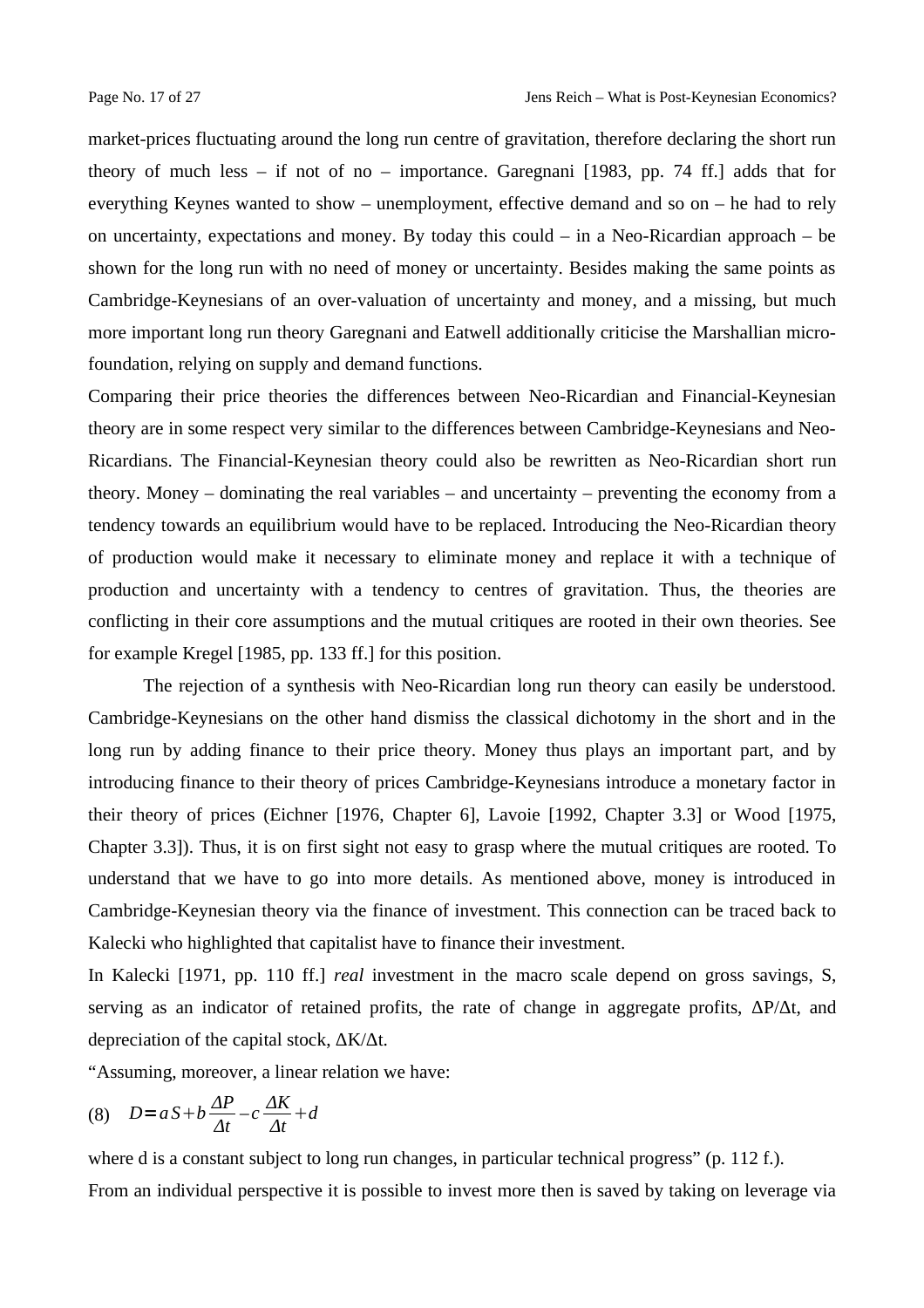bank loans. The individual level of investment then depends on the marginal risk, which is caused by two factors.

"The first is the factor that the greater is the investment of an entrepreneur the more is his wealth position endangered in the event of unsuccessful business. The second reason making the marginal risk rise with the size of investment is the danger of 'illiquidity'" (Kalecki [1937, p. 442]).

As we can see Kalecki attributed more importance to the real economy then developments in financial markets in his theory of investment. Past profits (due to their high positive correlation with current or expected profits) are the major influence on investment. Later Cambridge-Keynesians like Robinson [1962] followed Kalecki in assuming that net investment is mainly financed from gross retained profits and therefore a main determinant of the mark-up. It is true that younger Cambridge-Keynesians highlighted the role of additional finance. Where finance – following Robinson  $[1962, p. 43]$  – can be generated "by selling bonds and equities to rentiers, and by borrowing from banks at the ruling rate of interest" (Davidson [1972, pp. 140 ff.], Lopez and Mott [1999, p. 297], Nell [1998, p. 517], Tarshis [1980, p. 11] and Wood [1975, p. 6]).

Even if the incorporation of finance is an essential part of the Cambridge-Keynesian price theory and mostly justified by referring to Keynes [1937a] and [1937b], who highlighted the finance motive as the fourth motive and "coping-stone of the liquidity theory of the rate of interest" (Keynes [1937b, p. 667]), it is "real" finance not liquidity preference that has been introduced in Cambridge-Keynesian models. Finance in this respect is a reallocation of savings through the credit market. Thus, where real determinants play the major role in Kaleckis "industrial capitalism", in Keynes "financial-capitalism" the tail is allowed to wag the dog "by asserting that share price movements can determine expected profitability as opposed to the other way around" (Lopez and Mott [1999, p. 297]). Davidson [1986], [1995] and [2002, pp. 97 ff.] tries to elaborate this by splitting the term "finance" in "finance" and "funding". Davidson's objection is that "[i]n a logically consistent Kaleckian [Cambridge] world, buyers cannot obtain purchasing power to buy goods without either earning income or borrowing from others who do not wish to spend all their current income" (Davidson [1995, p. 63]).

It is agreed that buying an investment good has to be *funded*, thus cash flows have to pay user-cost, wages and interests on credit, and therefore credit is linked to profits and savings. Where the later will be determined by wages and adjust to investment. But this constraint does not hold as long as it is expected that the investments will pay off (Davidson [1986, p. 101]). But before investment goods can be bought they have to be produced. *Finance* is the credit granted to the producer of an investment good, which is needed until the producer can sell the investment good. As far as there are unemployed resources liquidity provided by the bank can *finance* the production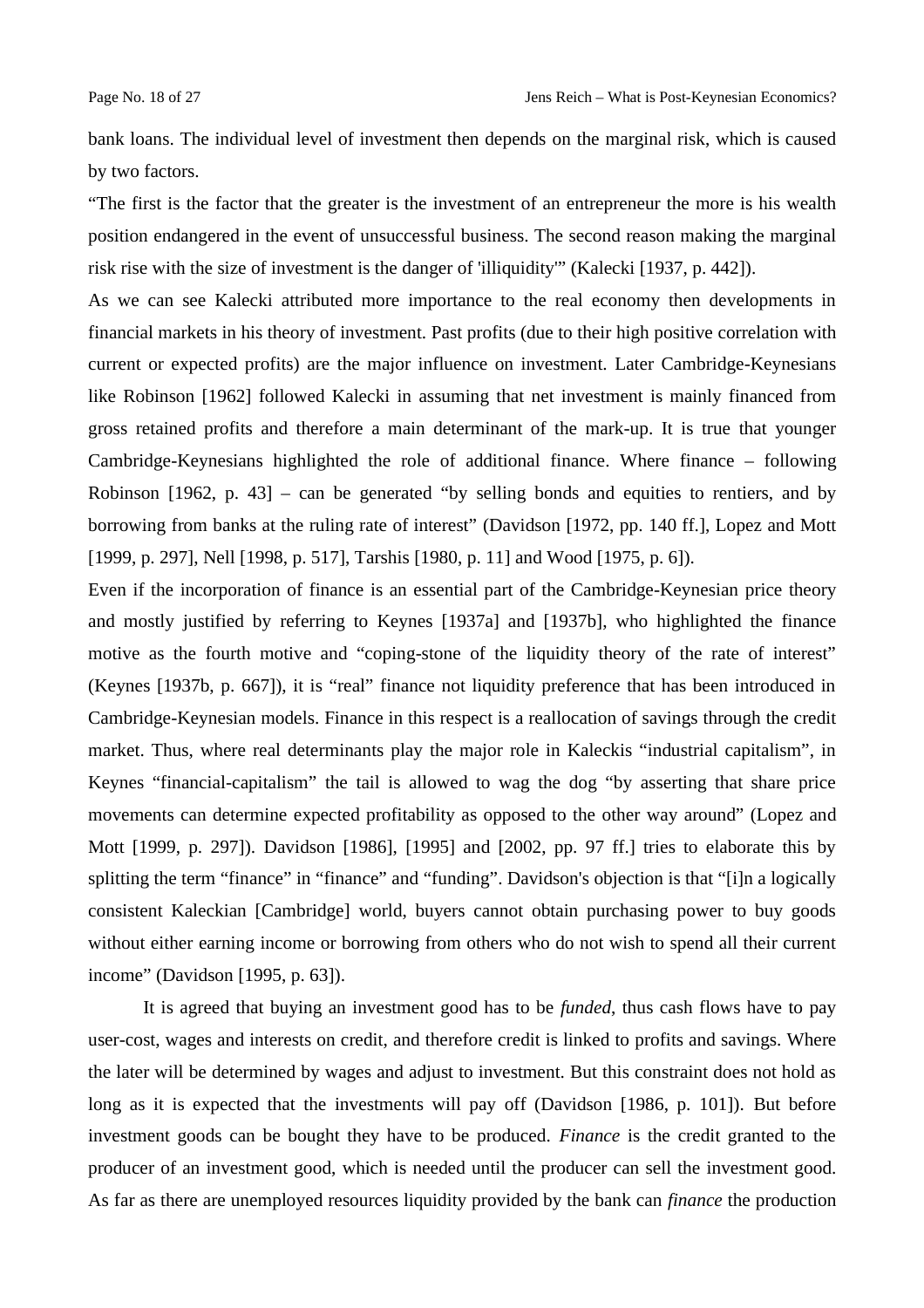of an investment good, and while no cash flow is generated during it's production, investment increases while saving is generated by employing formerly unused factors of production. Therefore investment is not limited by funding or imperfect credit markets, but by the liquidity provided by the bank. The problem is, in a real system (of investment or production) liquidity has to be excluded (Davidson [1986, p. 105], Davidson [2002, pp. 97 ff.], and Minsky [1990b, p. 368 f.]). But for Fiancial-Keynesians it is this role of uncertainty and money that is the causal variable constraining a capitalist economy, and it is "this role of money that has been absent from Cambridge, and all other, macroeconomics after Keynes" (Kregel [1985, p. 138]).

Therefore, Cambridge-Keynesians object to an over valuation of uncertainty and the "money-time machine", Financial-Keynesians in opposition believe, as Minsky [1990] phrased it, that "the role of money […] cannot be studied without introducing uncertainty" and "Keynes without uncertainty is like Hamlet without the Prince" (p. 366).

# *4. Conclusion:*

Proceeding through the last three chapters we have seen that the mutual critiques of the different strands are rooted in their own theories. We have show that for the different price theories. The crucial points shall be repeated briefly.

The price theory of *Neo-Ricardians* is implicitly based on adaptations conducted by entrepreneurs, constituting a tendency to centres of gravitation. These adaptations have not attained much attention by Classical or Neo-Ricardian authors. The adaptations and the derived tendency is deeply conflicting with Cambridge- and Financial-Keynesian price theories and renders their view as obsolete, where skipping this assumption makes the Neo-Ricardian price theory break down.

*Financial- and Cambridge Keynesians* differences can be traced back to money. Cambridge-Keynesian mark-up pricing is linked to a firms need to finance growth. If liquidity preference and other monetary influences to govern prices, profits and investment, the degree of monopoly would loose its importance. Financial-Keynesians on the other side have to object to any theory, that does not take liquidity preference into account. Money is tied to liquidity preference and uncertainty, and without them there would be nothing left of the Financial-Keynesian theory of prices.

Regarding our initial question: "What is Post-Keynesian Economics", and the findings of this paper we can reduce the number of possible answers, because *there can not be such thing as a single coherent Post-Keynesian theory!* The only way to achieve this would be reducing heterodoxy by renaming one strand into PKE and referring to the others by their individual name. Besides that, we are left with the following options: PKE can still be regarded as a "broad church" of different, loosely or unrelated theories, or PKE can be viewed as a different approach to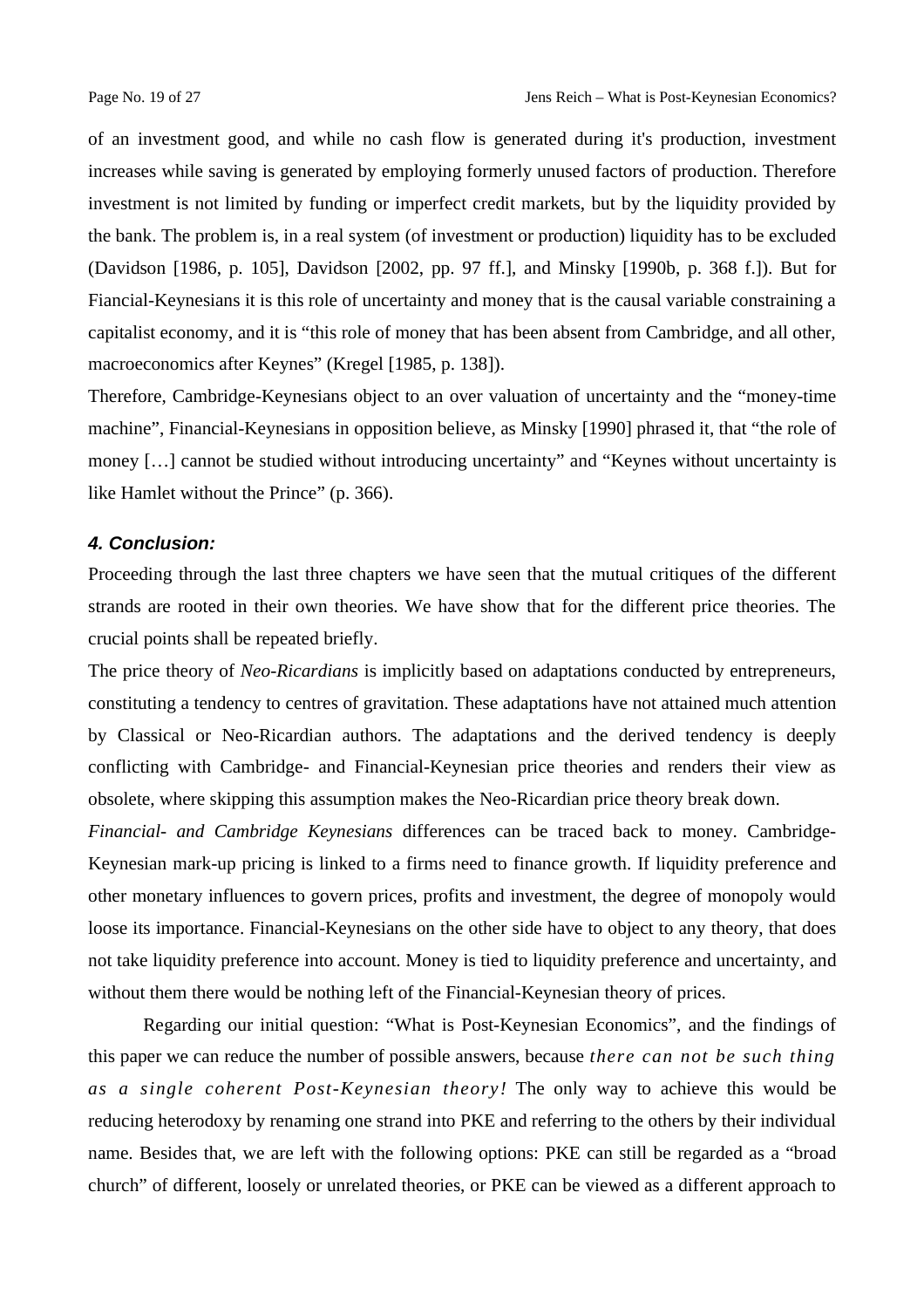economics, offering different theories and approaches to tackle economic questions joint by a common methodology [Methodologie], or meta-methodology as Dow calls it. As in other disciplines (like in physics the wave-particle dualism), it is argued that "there is no uniform way of tackling all issues in economics" (Harcourt and Hamouda [1988, p. 25]). Such a "Babylonian" approach (Dow [1999, p. 21]) would allow to apply different techniques [Methoden] and conduct analysis from varying perspectives. While such a common methodology has not been put in place yet, there are prominent proponents for such a "horses for courses approach", like Heinrich Bortis, Sheila Dow, as well as Geoffrey Harcourt and Omar Hamouda.

In the light of the findings, there are two possible futures for what is today called PKE. If the different Post-Keynesian strands continue to develop "other boxes of tricks" judging them as the most superior way to tackle economic problems and defining PKE in their sense, PKE enters a dead-end road becoming a topic for the history of economic thought only. It does not make much of a difference here if all strands are referred to as PKE or if we name just one strand PKE.

The second path of investigating a common methodology  $-$  if ideological differences can be put aside – may lead the way for a young discipline as economics still is, and endanger the current mainstream in its methodological monoculture. Searching for an economic methodology does not have to repeat the Battle of Methods [Methodenstreit], but as the recent discussion in Germany – labelled as New Battle of Methods – has shown, there seems to be the need of a common and more open methodology. This need is not at all tied to Post-Keynesian economists, but to economists of all fields of interest.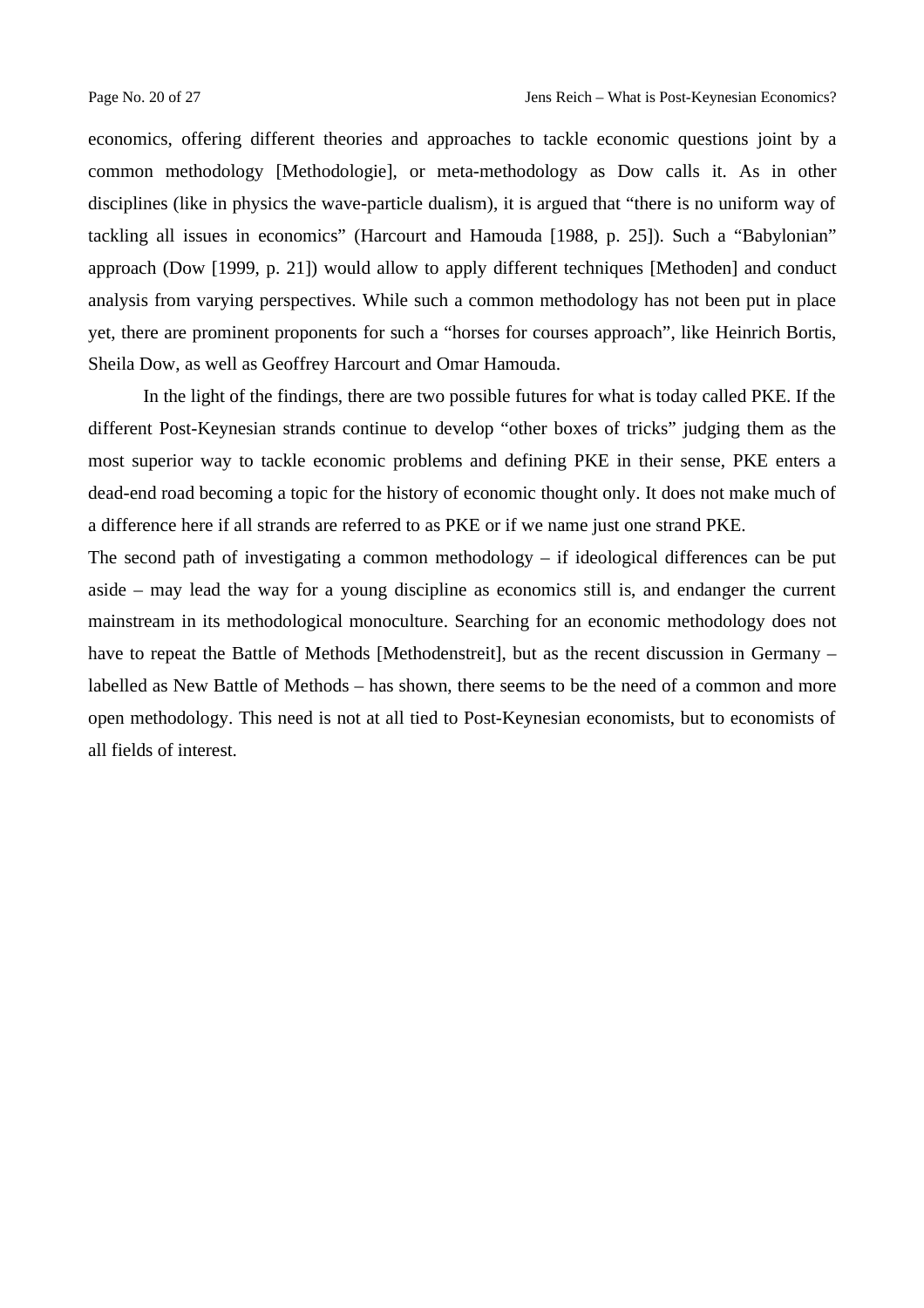Table of References:

Arestis, P. (1992): *The Post-Keynesian Approach to Economics*, Aldershot: Edward Elgar.

Arrow, K.J., and Hahn, F.J. (1971): *General Competitive Equilibrium*, San Francisco: Holden-Day.

Asimakopulos, A. (1990): "Keynes and Sraffa," in: Bharadwaj, K., and Schefold, B. (edt.) *Essays on Piero Sraffa*, London: Unwin Hyman, pp. 331-371.

Bharadwaj, K., and Schefold, B. (1990): *Essays on Piero Sraffa*, London, Unwin Hyman.

Bortis, H. (1986): *An Essay on Post Keynesian Economics*, Fribourg: Mimeo.

Chase, R. X. (1979): "Produktionstheorie," in: Eichner, A. S. (edt.): *Über Keynes hinaus*, Köln: Bund Verlag, pp. 88-102.

Chick, V. (1988): "The evolution of the Banking System and the Theory of Monetary Policy," in: *Geld und Währung Working Papers*, Vol. 8, pp. 1-18.

Clower, R. (1966): "The Keynesian Counterrevolution: A theoretical appraisal", in: Hahn, F. (edt.) *Theory of Interest Rates*. London: Macmillan.

Coddington, A. (1976): "Keynesian Economics", in: *Journal of Economic Literature*, Vol. 14 (4), pp. 1258-1273.

Commendatore, P. (2003): "On the Post Keynesian Theory of Growth and 'Institutional' Distribution," in: *Review of Political Economy*, Vol. 15 (2), pp. 193-209.

David, P. (1993): "Historical economics in the longrun: some implications of path-dependence," in: *Historical Analysis in Economics*, London: Routledge.

Davidson, P. (1960): *Theories of Aggregate Income Distribution*, New Brunswick, Rutgers University Press.

Davidson, P. (1972): *Money and the Real World*, Edinburgh: R.&R. Clark LTD.

Davidson, P. (1986): "Finance, Funding, Saving, and Investment," in: *Journal of Post Keynesian Economics*, Vol. 9 (1), pp. 101-110.

Davidson, P. (1995): "The Asimakopulos View of Keynes's General Theory," in: Harcourt, G. et. al. (edt.) *Income and Employment in Theory and Practice*, London: Macmillan, pp. 40-66.

Davidson, P. (2002): *Financial Markets, Money and the Real World*, Cheltenham: Edward Elgar.

Davidson, P. (2004): "Setting the Record Straight on *A history of Post Keynesian Economics*", in: *Journal of Post Keynesian Economics*, Vol. 26 (2), pp. 245-272.

Davidson, P., and Smolensky, E. (1964): *Aggregate supply and demand analysis*. New York: Harper & Row.

Davidson, P., and Weintraub S. (1978): "A statement of purposes", in: *Journal of Post Keynesian Economics*, Vol. 1 (1), pp. 3-7.

Deleplace, G. (1996): *Money in Motion: the Post Keynesian and Circulation Approaches*, Basingstoke: Macmillan.

Dow, S. (1985): *Macroeconomic Thought*, Oxford: Basil Blackwell.

Dow, S. (1999): "Post Keynesianism and Critical Realism: What is the Connection?," in: *Journal of*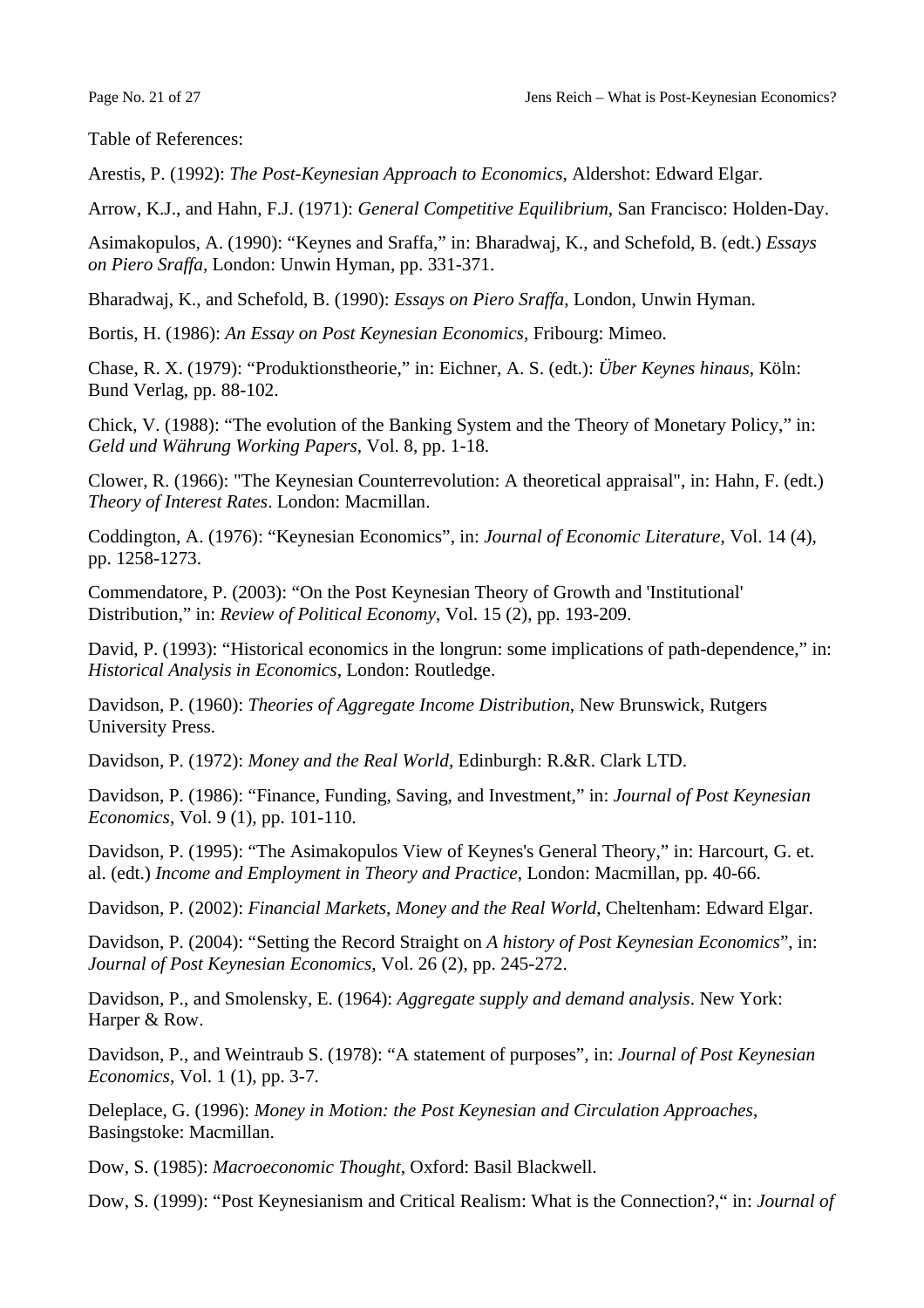*Post Keynesian Economics*, Vol. 22 (1), pp. 15-33.

Dutt, A. K., and Amadeo, E. J. (1990): *Keynes' third Alternative?*, Aldershot: Edward Elgar.

Eatwell, J. (1983): "The long-period theory or employment," in: *Cambridge Journal of Economics*, Vol. 7 (3), pp. 269-285.

Eatwell, J., and Robinson, J. (1973): *An Introduction to Modern Economics*, London: McGraw-Hill Company.

Eichner, A. S. (1976): *The Megacorp and Oligopoly*, Cambridge: Cambridge University Press.

Eichner, A. S. (1979): *Über Keynes hinaus*, Köln: Bund Verlag.

Eichner, A. S. and Kregel, J. A. (1975): "An Essay on Post-Keynesian Theory: A New Paradigm in Economics," *Journal of Economic Literature*, Vol. 13 (4), pp. 1293-1314.

Garegnani, P. (1979): "Notes on Consumption, Investment and Effective Demand: a reply to Joan Robinson," in: *Cambridge Journal of Economics*, Vol. 3 (2), pp. 181-187.

Garegnani, P. (1983): "Two Routes to Effective Demand," in: Kregel, J. A. (edt.) *Distribution, Effective Demand and International Economic Relations*, London: Macmillan Press, pp. 69-80.

Garegnani, P. (1989): *Kapital, Einkommensverteilung und effektive Nachfrage*, Marburg: Metropolis.

Gibson, B. (2005): *Joan Robinson's Economics: A Centennial Celebration*, Cheltenham: Edward Elgar.

Gilibert, G. (1996): "Joan Robinson, Piero Sraffa and the Standard Commodity Mystery," in: Marcuzzo, M. C. (edt.): The economics of Joan Robinson, London: Routledge, pp. 121-134.

Hahn, F. (1982): "The Neo-Ricardians," *Cambridge Journal of Economics*, Vol. 6 (4), pp. 353-374.

Halevi, J., and Kriesler, P. (1991): "Kalecki, classical economics and the surplus approach," in: *Review of Political Economy*, Vol. 3 (1), pp. 79-92.

Hall, R. L., and Hitch, C. J. (1939): "Price Theory and Business Behaviour," in: Oxford Economic Papers, Vol. 2, pp. 12-45.

Hamouda, O. F., and Harcourt, G. C. (1988): "Post Keynesianism: From Criticism to Coherence?", in: *Bulletin of Economic Research*, Vol. 40 (1), pp. 1-34.

Harcourt, G. C. (1983): "Keynes's College Bursar View of Investment," in: Kregel, J. A. (edt.) *Distribution, Effective Demand and International Economic Relations*, London: Macmillan Press, 81-84.

Harcourt, G. C. (1996): "Some Reflections on Joan Robinson's Changes of Mind and their Relationship to Post-Keynesianism and the Economics Profession," in: Marcuzzo, M. C. (edt.): The economics of Joan Robinson, London: Routledge, pp. 317-329.

Harcourt, G. C. (2006): *The Structure of Post-Keynesian Economics. The Core Contributions of the Pioneers*, Cambridge: Cambridge University Press.

Harcourt, G. et. al. (1995): *Income and Employment in Theory and Practice*, London: Macmillan.

Harris, D. J. (1978): *Capital Accumulation and Income Distribution*, Stanford: Stanford University Press.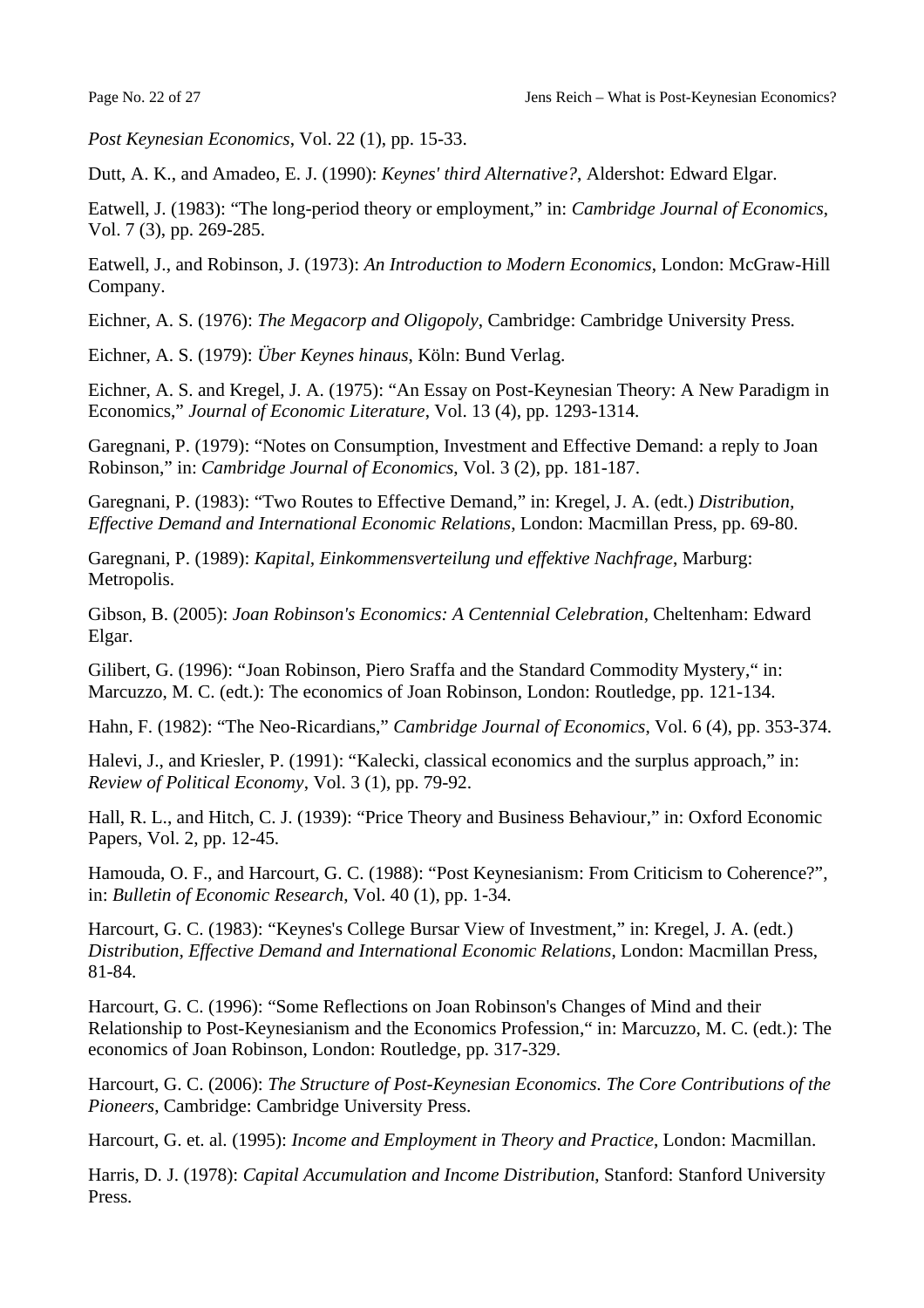Harris, D. J. (2005): "*Joan Robinson on 'History versus Equilibrium'*," in: Gibson, B. (edt.) *Joan Robinson's Economics: A Centennial Celebration*, Cheltenham: Edward Elgar.

Hicks, J. (1977): *Economic Perspectives*, Oxford: Clarendon Press.

Hodgson, G. M. (2006): "What are Institutions?", in: *Journal of Economic Issues*, Vol. XL (1), pp. 1-25.

Kaldor, N. (1956): "Alternative Theories of Distribution," in: *Review of Economic Studies*, Vol. 23 (2), pp. 83-100.

Kaldor, N. (1985): *Economics Without Equilibrium*, Armonk, NY: Sharpe.

Kalecki, M. (1937): "The Principle of Increasing Risk," in: *Economica*, Vol. 4 (16), pp. 440-447.

Kalecki, M. (1939): *Essays in the Theory of Economic Fluctuations*, London: Allen & Unwin.

Kalecki, M. (1954): *Theory of Economic Dynamics*, London: Allen & Unwin.

Kalecki, M. (1971): *Selected Essays in the Dynamics of the Capitalist Economy*, Cambridge: Cambridge University Press.

Keynes, J. M. (1930): *A Treatise on Money, Vol. 1*, London: Macmillan.

Keynes, J. M. (1936): *The General Theory of Employment, Interest, and Money*, New York and London: Harcourt Brace Javonovich.

Keynes, J. M. (1937a): "Alternative Theories of the Interest Rate," in: *Economic Journal*, Vol. 47 (186), pp. 241-252.

Keynes, J. M. (1937b): "The 'Ex-Ante' Theory of the Rate of Interest," in: *Economic Journal*, Vol. 47 (188), pp. 663-669.

Keynes, J. M. (1937c): "The General Theory of Employment," in: *Quaterly Journal of Economics*, Vol. 51 (2), pp. 209-223.

Keynes, J. M. (1939): "Relative movements of real wages and output," in: *Economic Journal*, Vol. 49 (193), pp. 34-51.

Keynes, J. M. (1973): "A Treatise on Probability," in: *The Collected Writings of John Maynard Keynes*, London: Macmillan.

King, J. E. (1995): *Conversations with Post Keynesians*, London: Macmillan.

King, J. E. (2002): *A History of Post Keynesian Economics Since 1936*, Cheltenham: Edward Elgar.

Kregel, J. A. (1983): *Distribution, Effective Demand and International Economic Relations*, London: Macmillan Press.

Kregel, J. A. (1985): "Hamlet without the Prince," in: *American Economic Review*, Vol. 75 (2), pp. 133-139.

Kriesler, P. (1987): *Kalecki's microanalysis*, Cambridge: Cambridge University Press.

Kriesler, P. (1992): "Answers for Steedman," in: *Review of Political Econom*y, Vol. 4 (2), pp. 163- 170.

Kriesler, P. (1993): "Reply to Steedman," in: *Review of Political Econom*y, Vol. 5 (1), pp. 117-118.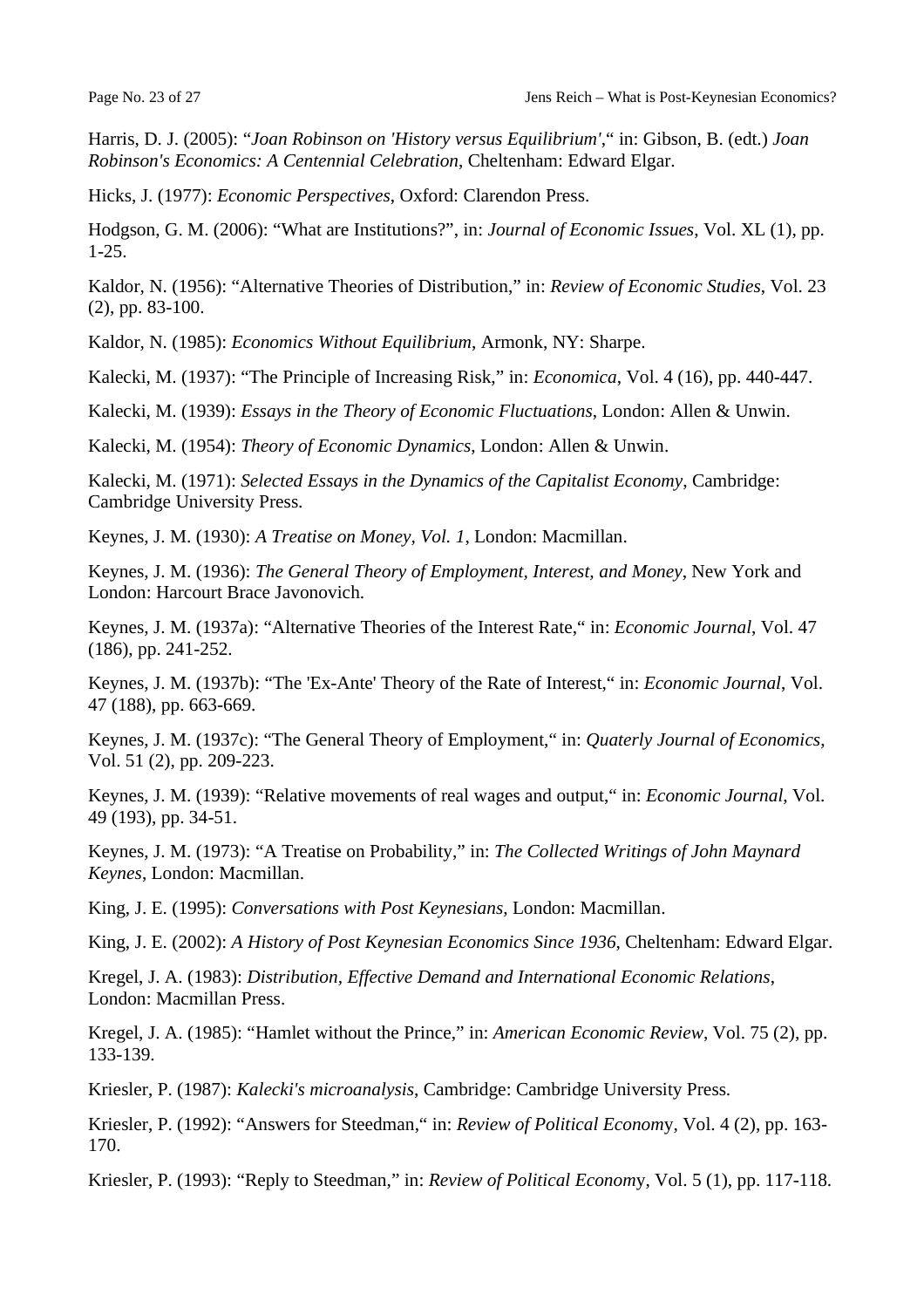Kurz, H. D. (1985): "Effective Demand in a 'Classical' Model of Value and Distribution", in: *Manchester School*, Vol. 53 (2), pp. 121-137.

Kurz, H., and Salvadori, N. (1995): *Theory of Production: A Long-Period Analysis***,** Cambridge: Cambridge Univ. Press.

Lavoie, M. (1992): *Foundations of Post-Keynesian Economic Analysis*, Aldershot: Edward Elgar.

Leijonhufvud, A. (1968): *On Keynesian Economics and the Economics of Keynes: A study in monetary theory*, New York: Oxford University Press, reprinted 1977.

Lerner, A. P. (1934): "The Concept of Monopoly and the Measurement of Monopoly Power", in: *The Review of Economic Studies*, Vol. 1 (3), pp. 157-175.

Lopez, J. and Mott, T. (1999): "Kalecki versus Keynes on the Determinants of Investment", in: Review of Political Economy, Vol. 11 (3), pp. 291-301.

Mainwaring, L. (1992): "Steedman's Citique", in: *Review of Political Economy*, Vol. 4 (2), pp. 171- 177.

Marchionatti, R. (1999): "On Keynes' Animal Spirits", in: *Kyklos*, Vol. 52 (3), pp. 415-439.

Marcuzzo, M. C. et. al. (1996): The economics of Joan Robinson, London: Routledge.

Minsky, H. P. (1986): Stabilizing an Unstable Economy - A Twentieth Century Fund Report, New Haven/London: Yale University Press.

Minsky, H. P. (1990a): *John Maynard Keynes*, New York: Columbia University Press.

Minsky, H. P. (1990b): "Sraffa and Keynes", in: Bharadwaj, K., and Schefold, B. (edt.) *Essays on Piero Sraffa*, London: Unwin Hyman, pp. 362-369.

Minsky, H. P. (1996): "The Essential Characteristics of Post Keynesian Economics," in: Deleplace, G. (edt.): *Money in Motion: the Post Keynesian and Circulation Approaches*, Basingstoke: Macmillan, pp. 70-88.

Nell, E. J. (1983): "Keynes after Sraffa: the Essential Properties of Keynes's Theory of Interest and Money," in: Kregel, J. A. (edt.): *Distribution, Effective Demand and International Economic Relations*, London: Macmillan Press, pp. 85-103.

Nell, E. J. (1998): *The General Theory of Transformational Growth*, Cambridge: Cambridge University Press.

Nelson, R. R., and Winter, S. G. (1974): "Neoclassical vs. Evolutionary Theories of Growth: Critique and Prospectus," in: *Economic Journal*, Vol. 84, pp. 886-905.

Okun, A. (1981): *Prices and Quantities: A macroeconomic analysis*, Blackwell: Oxford.

Palley, T. I. (1996): *Post Keynesian Economics*, London: Macmillan.

Pasinetti, L. L. (1974): *Growth and Income Distribution*, Cambridge: Cambridge University Press.

Patinkin, D. (1948): "Price Flexibility and Full Employment", in: *The American Economic Review*, Vol. 38 (4), pp. 543-564.

Reynolds, P. J. (1987): *Political Economy*, New York: St. Martin's Press.

Reynolds, P. (1983): "Kalecki's Degree of Monopoly", *Journal of Post Keynesian Economics*, Vol.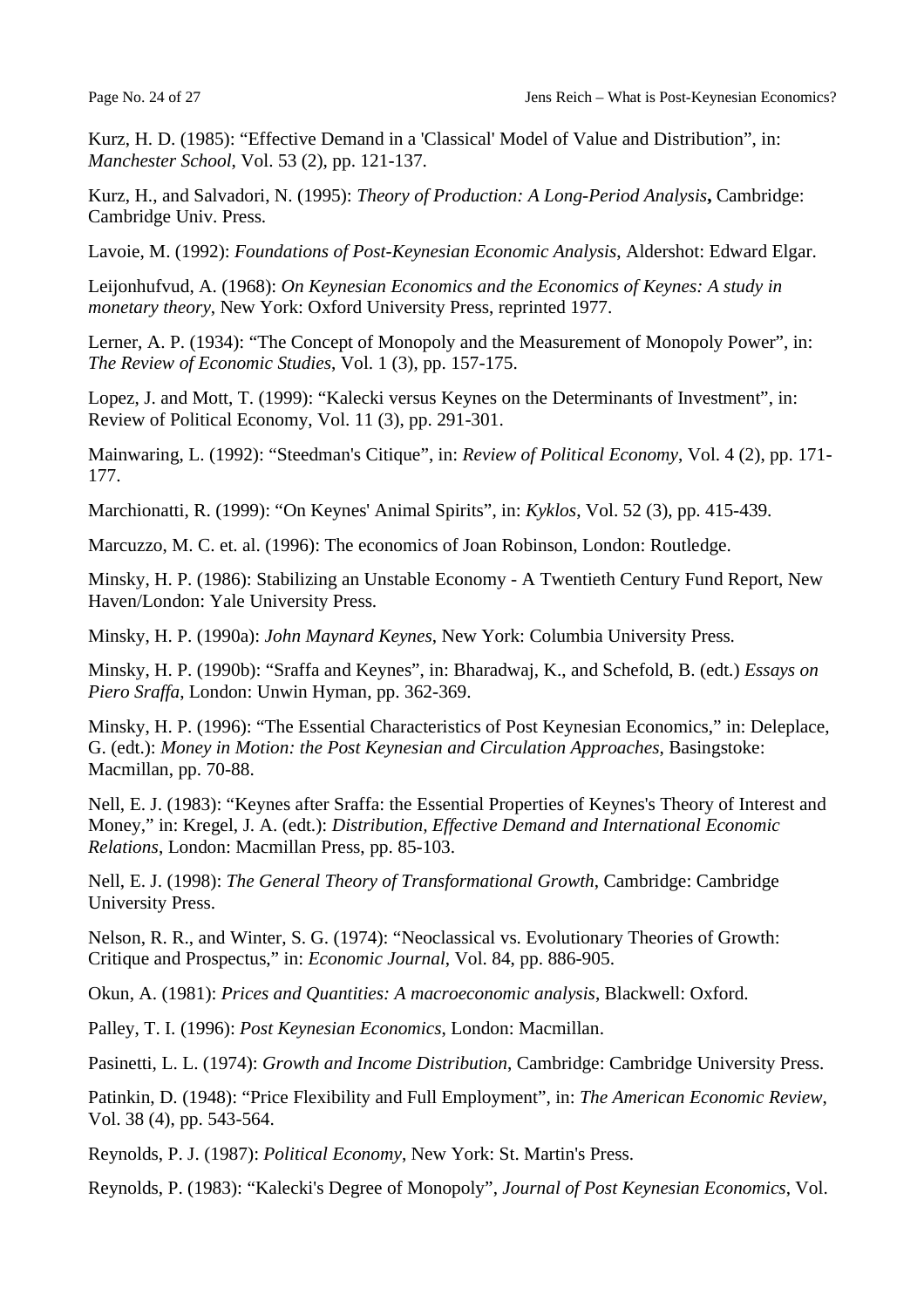5, pp. 493-503.

Riach, P. A. (1971): "Kalecki's 'Degree of Monopoly' Reconsidered", *Australian Economic Papers*, Vol. 10, pp. 50-60.

Ricardo, D. (1817): *On the Principles of Political Economy and Taxation*, Reprinted 1977, Hildesheim: Georg Olms Verlag.

Rima, I. (2002): "A History of Post Keynesian Economics Since 1936", in: *Eastern Economic Journal*, Vol. 37 (4), pp. 686-689.

Robinson, J. V. (1933): *The Economics of Imperfect Competition*, Reprinted (1979), London: Macmillan.

Robinson, J. V. (1956): *The Accumulation of Capital*, London: Macmillan.

Robinson, J. V. (1962): Essays in the Theory of Economic Growth, Reprinted 1979, London: Macmillan.

Robinson, J. V. (1966): "Kalecki and Keynes," in: Sweezy, P. A. et. al. (edt.) *Problems of Economic Dynamics and Planning*, Oxford: Pergamon Press.

Robinson, J. V. (1971): *Economic Heresies. Some Old Fashioned Questions in Economic Theory*, New York: Basic Books.

Robinson, J. V. (1977): "What are the Questions?," in: *Journal of Economic Literature*, Vol. 15 (4), pp. 1318-1339.

Robinson, J. V. (1978): "Keynes and Ricardo," in: *Journal of Post Keynesian Economics*, Vol. 1 (1), pp. 12-18.

Robinson, J. V. (1979a): "Introduction," in: Eichner, A. (edt.) *A Guide to Post-Keynesian Economics*, New York: Sharpe Inc, pp. 11-22.

Robinson, J. V. (1979b): "Garegnani on Effective Demand", *Cambridge Journal of Economics*, Vol. 3 (2), pp. 179-180.

Robinson, J. V. (1980a): *Further Contributions to Modern Economics*, Oxford: Basil Blackwell.

Robinson, J. V. (1980b): "Keynes and Ricardo," in: Robinson, J. (edt.) *Further Contributions to Modern Economics*, Oxford: Basil Blackwell, pp. 78-85.

Robinson, J. V. (1980c): "Time in Economic Theory," in: *Kyklos*, Vol. 33 (2), pp. 219-229.

Robinson, J. V. (1980d): "Thinking about Thinking," in: Robinson, J. (edt.) *Further Contributions to Modern Economics*, Oxford: Basil Blackwell, pp. 54-63.

Roncaglia, A. (1978): *Sraffa and the Theory of Prices*, Chichester: John Wiley & Sons.

Roncaglia, A. (1987): *Handbuch der modernen Wirtschaft*. Wien: Österreichischen Staatsdruckerei.

Roncaglia, A. (1995): "On the Compatibility between Keynes's and Sraffa's Viewpoints on Output Levels", in: Harcourt, G. et. al. (eds.) *Income and Employment in Theory and Practice*, London: Macmillan, pp. 111-125.

Salanti, A. (1996): "Joan Robinson's Changing Views on Method," in: Marcuzzo, M. C. (edt.): The economics of Joan Robinson, London: Routledge, pp. 285-299.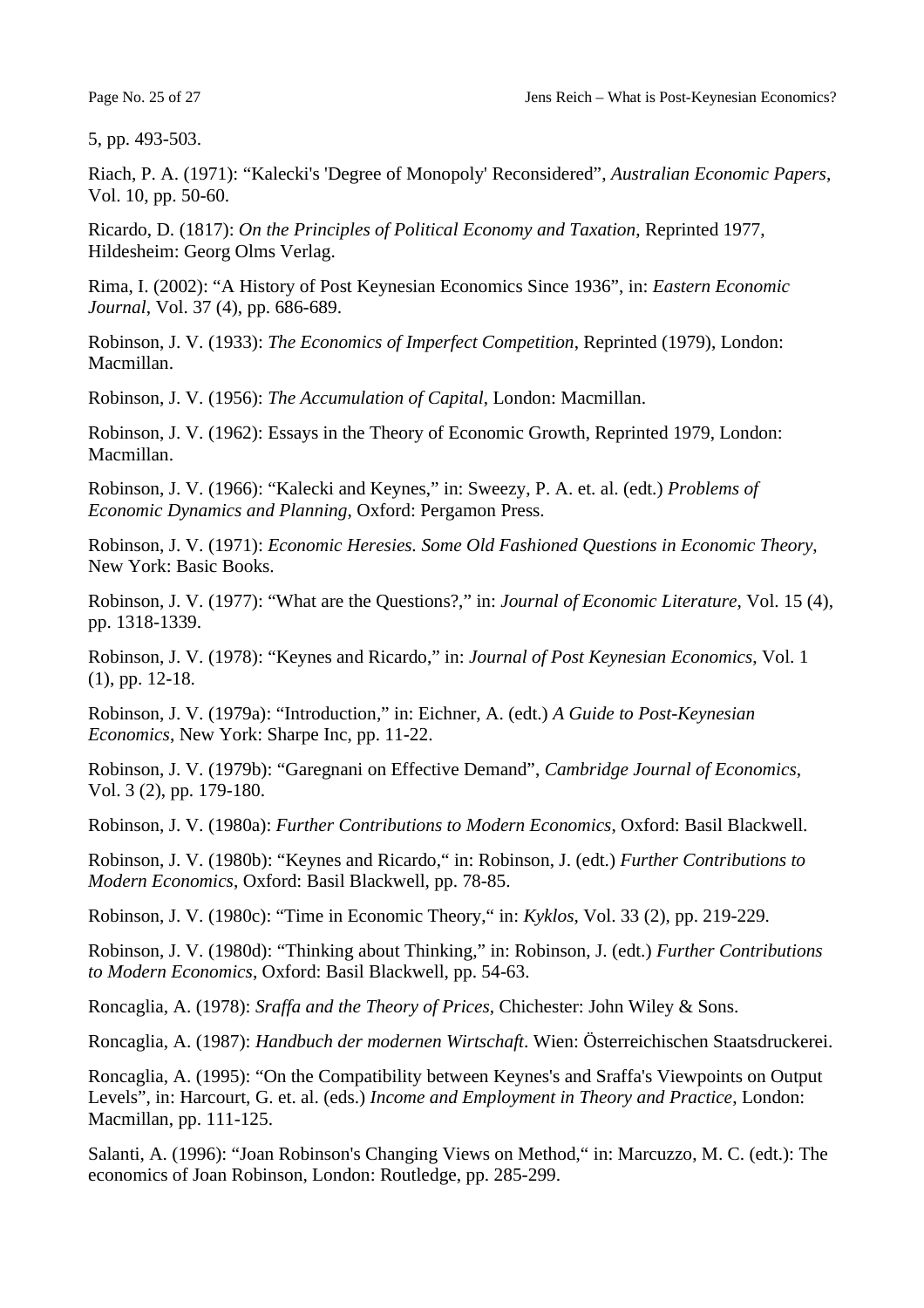Samuelson, P. (1968): "What Classical and Neoclassical Monetary Theory Really was," in: *Canadian Journal of Economics*, Vol. 1 (1), pp. 1-15.

Sawyer, M. C. (1982): *Macroeconomics in Question*, Armonk: Sharpe.

Sawyer, M. C. (1985): *The Economics of Michal Kalecki*, London: Macmillan.

Sawyer, M. C. (1992): "Questions for Kaleckians: a response," in: *Review of Political Econom*y, Vol. 4 (2), pp. 152-162.

Schefold, B. (1985a): "Sraffa and Applied Economics: Joint Production," in: *Political Economy*, Vol. 1 (1), pp. 17-40.

Schefold, B. (1985b): "Cambridge Price Theory. Special model or general theory of value," in: *American Economic Review, Papers and Proceedings*, Vol. 75 (2), pp. 140-145.

Schefold, B. (1986) : "Ökonomische Klassik im Umbruch," Frankfurt am Main: Suhrkamp.

Schefold, B. (1989): *Mr Sraffa on Joint Production and other Essays*, London: Unwin Hyman.

Schefold, B. (1995): "On the Classical and Marshallian Foundations of Keynesian and Post-Keynesian Economics," in: Harcourt, G. et. al. (eds.) *Income and Employment in Theory and Practice*, London: Macmillan, pp. 126-153.

Schefold, B. (1997): *Normal Prices, Technical Change and Accumulation*, London: Macmillan.

Schefold, B. (2002): *Exogenität und Endogenität*, Marburg: Metropolis.

Schefold, B. (2005): "Reswitching as a cause of instability of intertemporal equilibrium," in: Metroeconomica, Vol. 56 (4), pp. 438-76.

Schumpeter, J. (1934): "Robinsons's Economics of Imperfect Competition," in: *Journal of Political Economy*, Vol. 42 (2), pp. 249-259.

Searle, J. R. (2005): "What is an Institution?", in: *Journal of Institutional Economics*, Vol. 1 (1), pp. 1-22.

Shackle, G. L. S. (1955): *Uncertainty in Economics and other Reflections*, Cambridge: Cambridge University Press.

Sraffa, P. (1925): Sulle relazioni fra costo e quantità prodotta, Annali di Economia, Vol. 2, pp. 277- 328. German translation in Schefold, B. (1986) : "Ökonomische Klassik im Umbruch", Frankfurt am Main: Suhrkamp.

Sraffa, P. (1926): "The Laws of Returns under Competitive Conditions," in: *Economic Journal*, Vol. 36 (144), pp. 535-550.

Sraffa, P. (1932): "Dr. Hayek on Money and Capital," in: *Economic Journal*, Vol. 42 (166), pp. 42- 53.

Sraffa, P. (1951-1973): *Works and Correspondance of David Ricardo*, Cambridge: Cambridge University Press.

Sraffa, P. (1960): *Production of Commodities by Means of Commodities*, Cambridge: Cambridge University Press.

Steedman, I. (1992): "Questions for Kaleckians," in: *Review of Political Economy*, Vol. 4 (2), pp. 125-151.